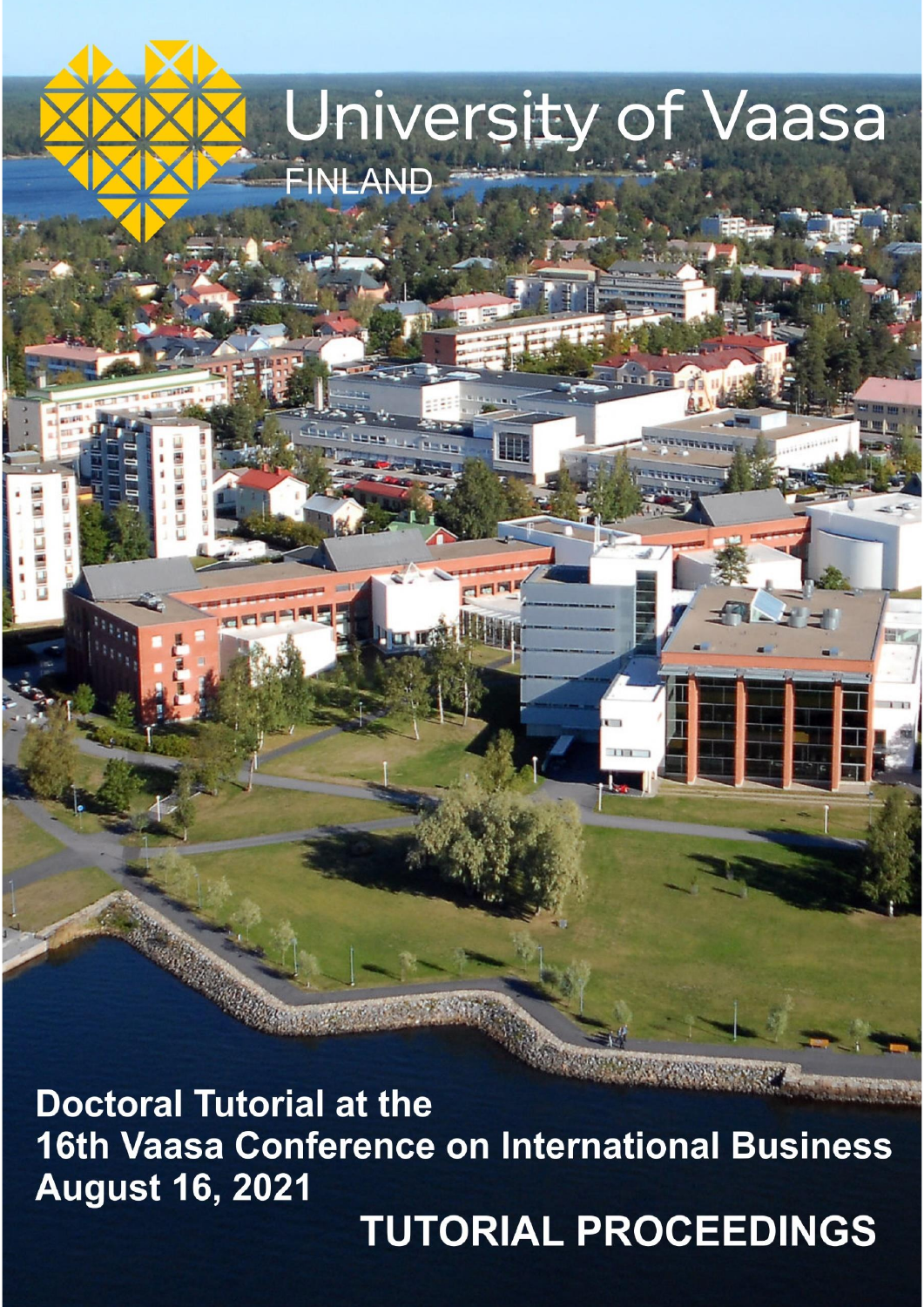# **Dear Participant of the Doctoral Tutorial at the 16 th Vaasa Conference on International Business**

Welcome to the Doctoral Tutorial at the 16th Vaasa Conference on International Business at the University of Vaasa. For the first time, the tutorial is organised fully online and doctoral students, discussants and audiences are all participating through the Zoom application. We hope that it provides a flexible platform for doctoral students to connect with professors and experienced researchers to receive comments on their proposals and get some good ideas going forward in their research.

Altogether, 14 doctoral students in the field of international business present their work in the tutorial. We are delighted to have distinguished guests joining the tutorial as discussants. On behalf of the organisation committee, I want to warmly thank all the discussants for their time and effort in helping young researchers. Furthermore, the tutorial includes a closing session where the discussant give more tips for planning and writing dissertations.

The tutorial is jointly organised by the School of Marketing and Communication of the University of Vaasa and the KATAJA Doctoral Program Finnish Graduate School of International Business (FIGSIB). I would like to offer my thanks for everyone involved in making this tutorial happen, especially this year when so many of our doctoral students have had to struggle with working remotely, apart from their colleagues and research communities. We hope that this tutorial provides a chance for all the participants to have meaningful conversations, air their thoughts and issues, and reach out to others in their field for support, advice and friendly discussions.

I trust we will have an interesting tutorial and I am looking forward to hearing the new ideas and plans doctoral students are bringing to the IB field. This a great chance for all of us to get energised for the coming autumn so let's make this the best tutorial yet and enjoy our time together!

Vaasa, August 16<sup>th</sup>, 2021.

1 finimo

Jorma Larimo Professor, Conference Chair and Head of Organising Committee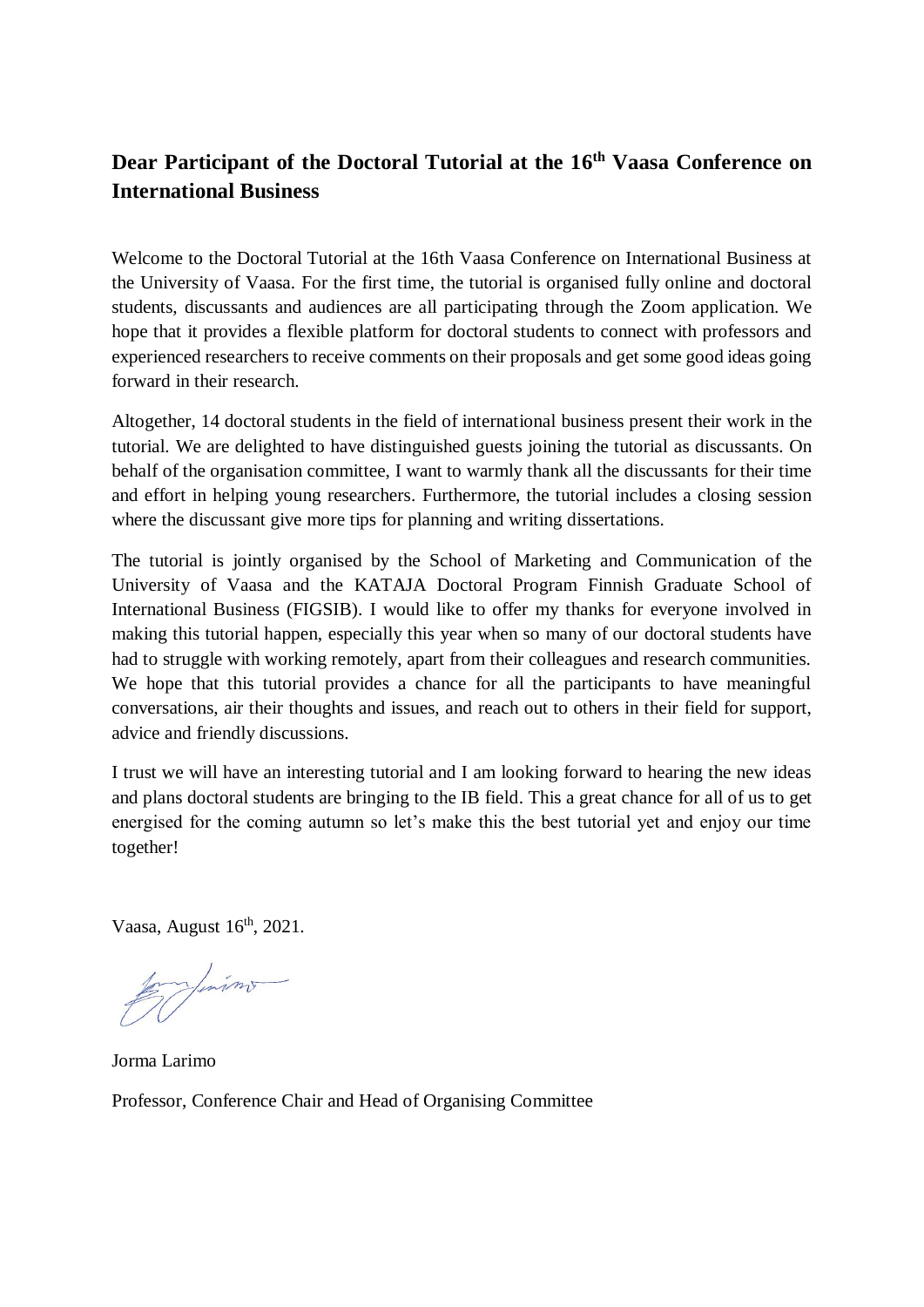# **Doctoral Students at the Doctoral Tutorial on August 16, 2021**

| Chiara Andreoli        | Copenhagen Business School, Denmark                    |
|------------------------|--------------------------------------------------------|
| Emmanuel Kusi Appiah   | University of Vaasa, Finland                           |
| Roman Filenko          | University of Vaasa, Finland                           |
| <b>Christian Geyer</b> | Fern Universität in Hagen, Germany                     |
| Mia Leppälä            | Aalto University, Finland                              |
| Fang Fang Li           | University of Vaasa, Finland                           |
| S M Feroj Mahmood      | University of Vaasa, Finland                           |
| Mona Marin             | University of Turku, Finland                           |
| Ha Nguyen              | University of Vaasa, Finland                           |
| Felix Roedder          | <b>ESCP Business School, Germany</b>                   |
| Maria Uzhegova         | Lappeenranta University of Technology, Finland         |
| Arrieta Valentina      | Aalto University, Finland                              |
| Rogeye Vasefnia        | Lappeenranta – Lahti University of Technology, Finland |
| Xu Xiaoshi             | Aalto University, Finland                              |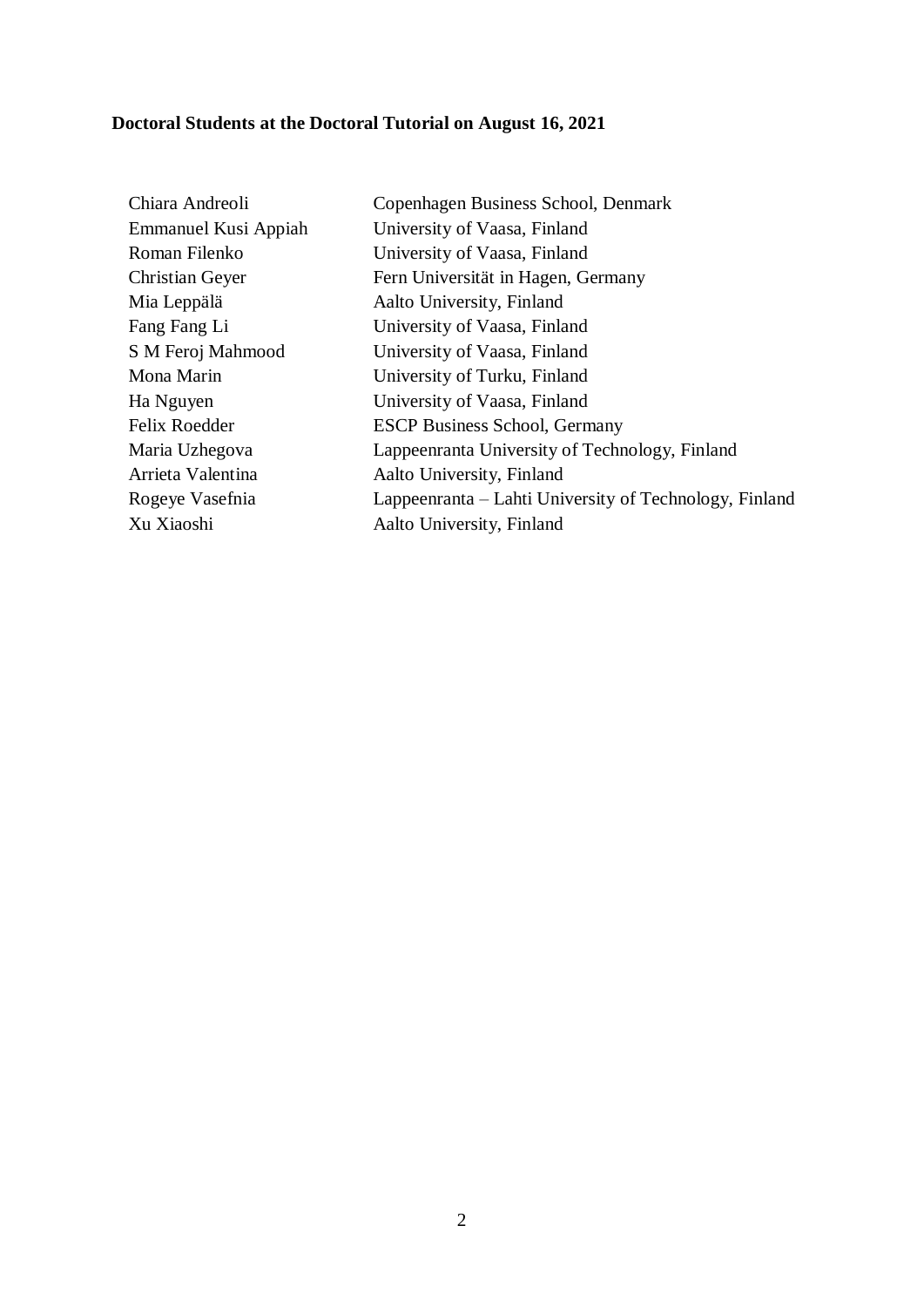# **Discussants at the Doctoral Tutorial on August 16, 2021**

| Ilan Alon             | University of Agder, Norway                                |
|-----------------------|------------------------------------------------------------|
| Ahmad Arslan          | University of Oulu, Finland                                |
| Brian Chabowski       | University of Tulsa, Oklahoma, United States               |
| Tamara Galkina        | University of Vaasa, Finland                               |
| Pervez Ghauri         | University of Birmingham, United Kingdom                   |
| Jean-François Hennart | Tilburg University, Netherlands                            |
| Olli Kuivalainen      | Lappeenranta University of Technology, Finland             |
| Leonidas Leonidou     | University of Cyprus, Cyprus                               |
| Tuija Mainela         | University of Oulu, Finland                                |
| Marin Marinov         | Aalborg University, Denmark                                |
| Svetla Marinova       | Aalborg University, Denmark                                |
| Rebecca Piekkari      | Aalto University, Finland                                  |
| Stefan Schmid         | ESCP Europe, Berlin, Germany                               |
| Arnold Schuh          | Vienna University of Economics and Administration, Austria |
| <b>Roger Strange</b>  | University of Sussex, United Kingdom                       |
| Vesa Suutari          | University of Vaasa, Finland                               |
| Peter Zettinig        | University of Turku, Finland                               |
| Antonella Zuchella    | University of Pavia, Italy                                 |
|                       |                                                            |

#### **Chair of the Doctoral Tutorial**

Larimo, Jorma University of Vaasa, Finland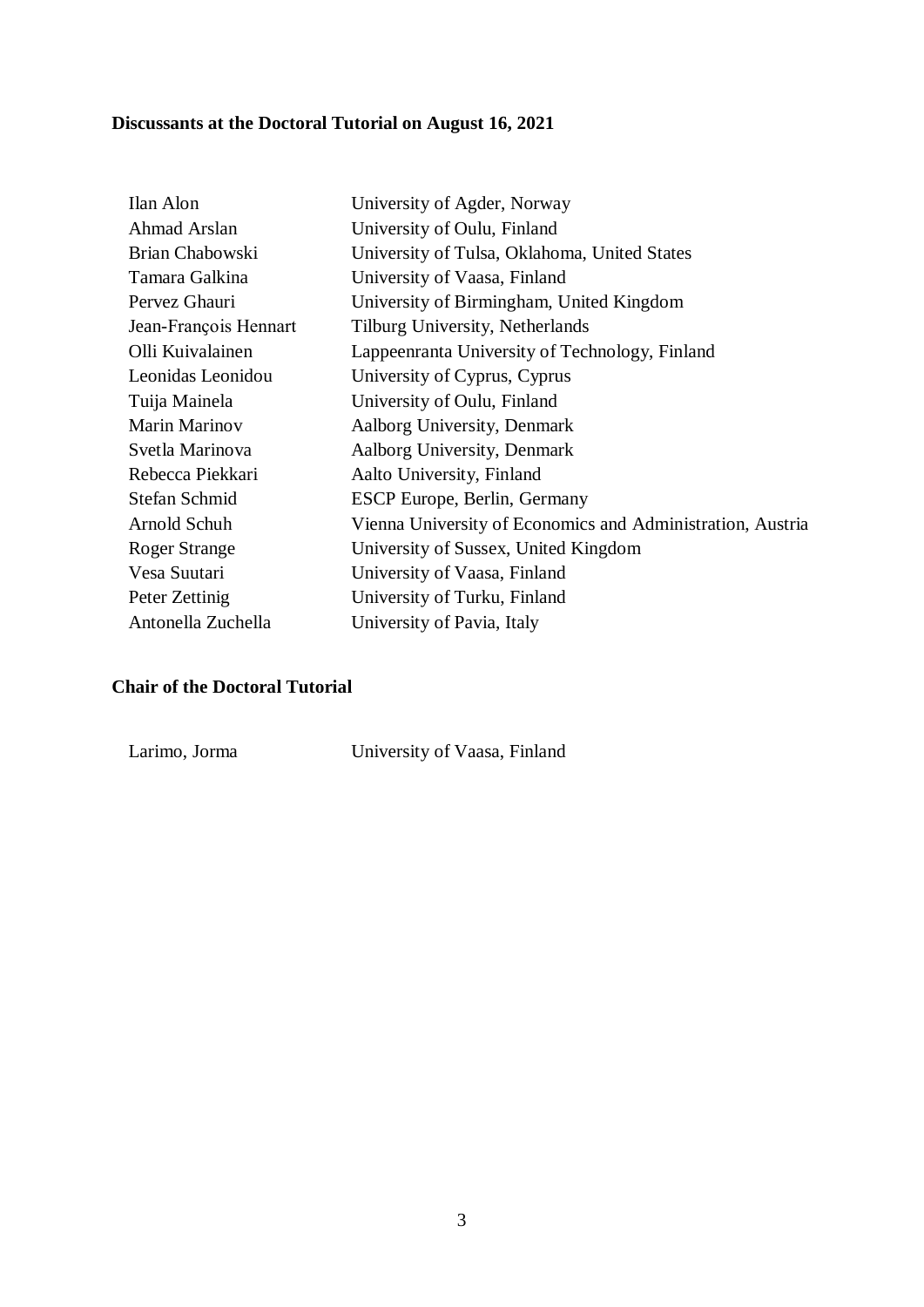## **GENERAL INFORMATION**

The Doctoral Tutorial will be held online with the Zoom application due to Covid-19 restrictions. You can access the Zoom room through the following link:

Meeting URL: https://uwasa.zoom.us/j/68613484585?pwd=eDdQOUlEbng0VXhGTTBPenNoZE5xUT09 Meeting ID: 686 1348 4585 Passcode: 083792

This link has also been sent to the participants by email.

Please enter the Zoom room for opening and closing sessions and all presentations. The room will be divided by the administrators into breakout rooms for the presentations, so multiple presentations will take place simultaneously. If you wish to follow a presentation in a different breakout room, please return to the main room and ask an administrator to assign you to a breakout room of your choice.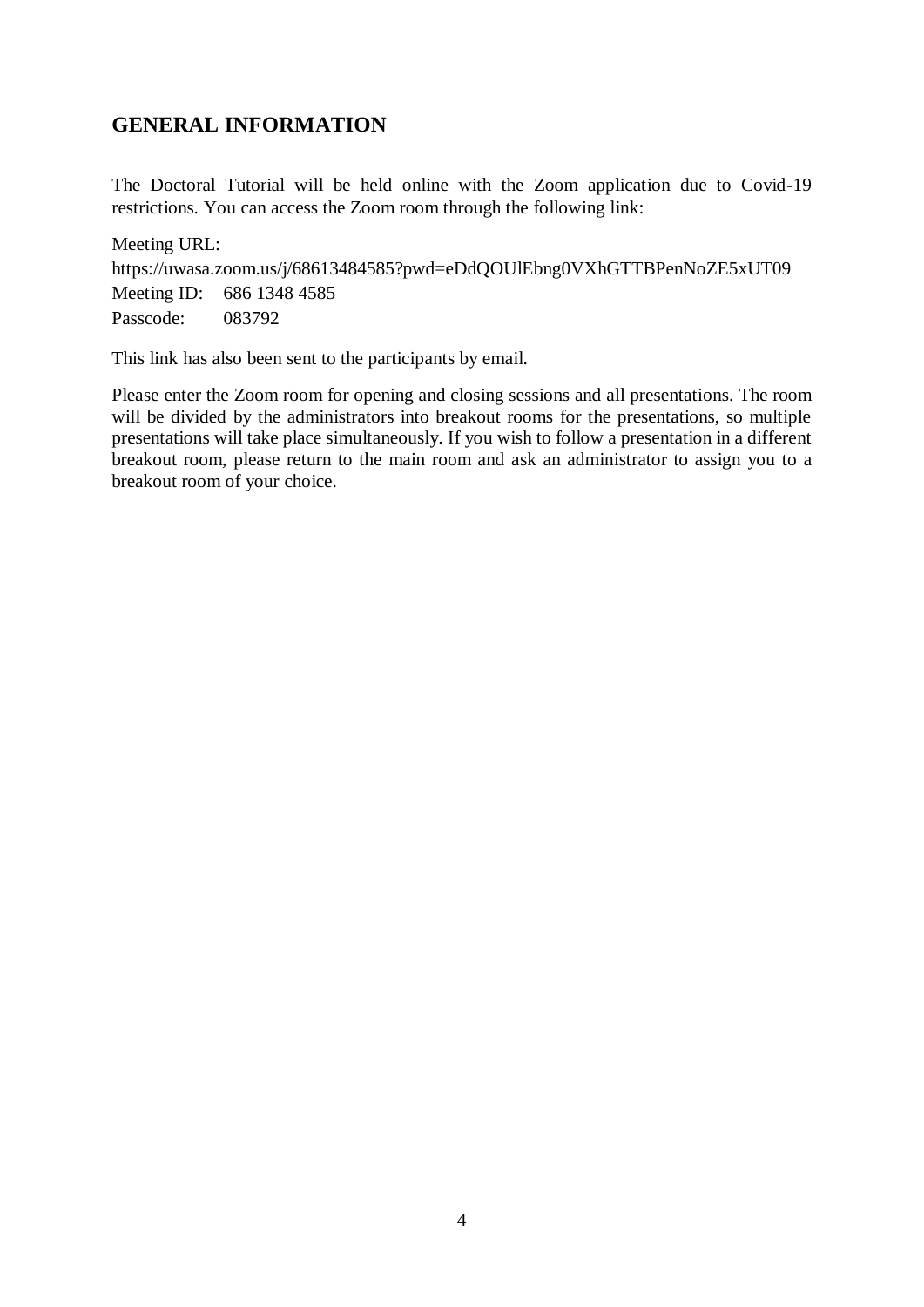#### **VAASA IB CONFERENCE DOCTORAL TUTORIAL TOGETHER WITH FIGSIB ON AUGUST 16th, 2021**

#### **TUTORIAL PROGRAMME**

#### **9:00-9:15 Opening words** Professor Jorma Larimo, University of Vaasa, Head of FIGSIB

#### **9:30-11:00 Parallel sessions Place Zoom breakout rooms**

#### **Breakout room 1 Zoom**

#### **Author: Xu Xiaoshi, Aalto University, Finland**

*Title: Management practices and innovation: the role of cultural and institutional context*

Discussants: Pervez Ghauri, University of Birmingham, United Kingdom and Svetla Marinova, Aalborg University, Denmark

#### **Author: Christian Geyer, Fern Universität in Hagen, Germany**

*Title: How Diversity Affects Performance in Multinational Teams: Evidence from Professional Soccer*

Discussants: Pervez Ghauri, University of Birmingham, United Kingdom and Vesa Suutari, University of Vaasa, Finland

#### **Breakout room 2 Zoom**

#### **Author: Mia Leppälä, Aalto University, Finland**

*Title: Knowledge Brokering Communication in Social Networks: Coping with Data and Information Overflow*

Discussants: Tuija Mainela, University of Oulu, Finland and Arnold Schuh, Vienna University of Economics and Administration, Austria

#### **Author: Fang Fang Li, University of Vaasa, Finland**

*Title: The power of social media: social media marketing strategies* 

Discussants: Arnold Schuh, Vienna University of Economics and Administration, Austria and Brian Chabowski, University of Tulsa, Oklahoma, United States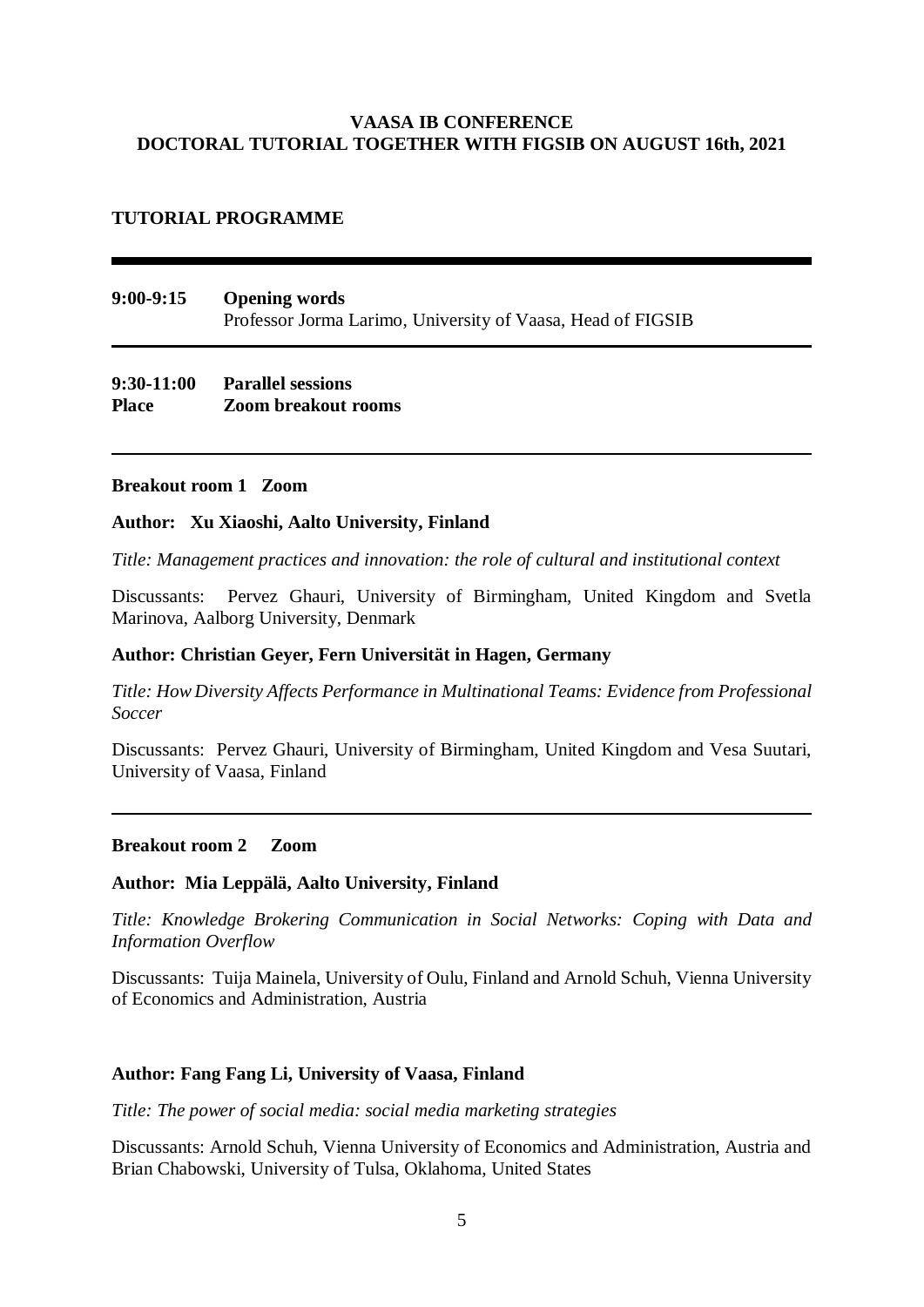#### **Breakout room 3 Zoom**

#### **Author: Emmanuel Kusi Appiah, University of Vaasa, Finland**

*Title: Early Internationalization in a Digital Context – A Capabilities-Based Approach*

Discussants: Olli Kuivalainen, Lappeenranta University of Technology, Finland and Ahmad Arslan, University of Oulu, Finland

#### **Author: Rogeye Vasefnia, Lappeenranta-Lahti University of Technology, Finland**

*Title: Retrospective & Prospective Role of Institutions in Strategic Agility of Born Globals* 

Discussants: Antonella Zuchella, University of Pavia, Italy and Tamara Galkina, University of Vaasa, Finland

#### **Breakout room 4 Zoom**

#### **Author: Arrieta Valentina, Aalto University, Finland**

*Title: Self-managing organizations: role of national context and individuals*

Discussants: Vesa Suutari, University of Vaasa, Finland and Stefan Schmid, ESCP Europe, Berlin, Germany

#### **Author: Felix Roedder, ESCP Business School, Germany**

*Title: Old elites and continuity on Japanese boards?* 

Discussants: Rebecca Piekkari, Aalto University, Finland and Peter Zettinig, University of Turku, Finland

**11:00 -11:20 Coffee break**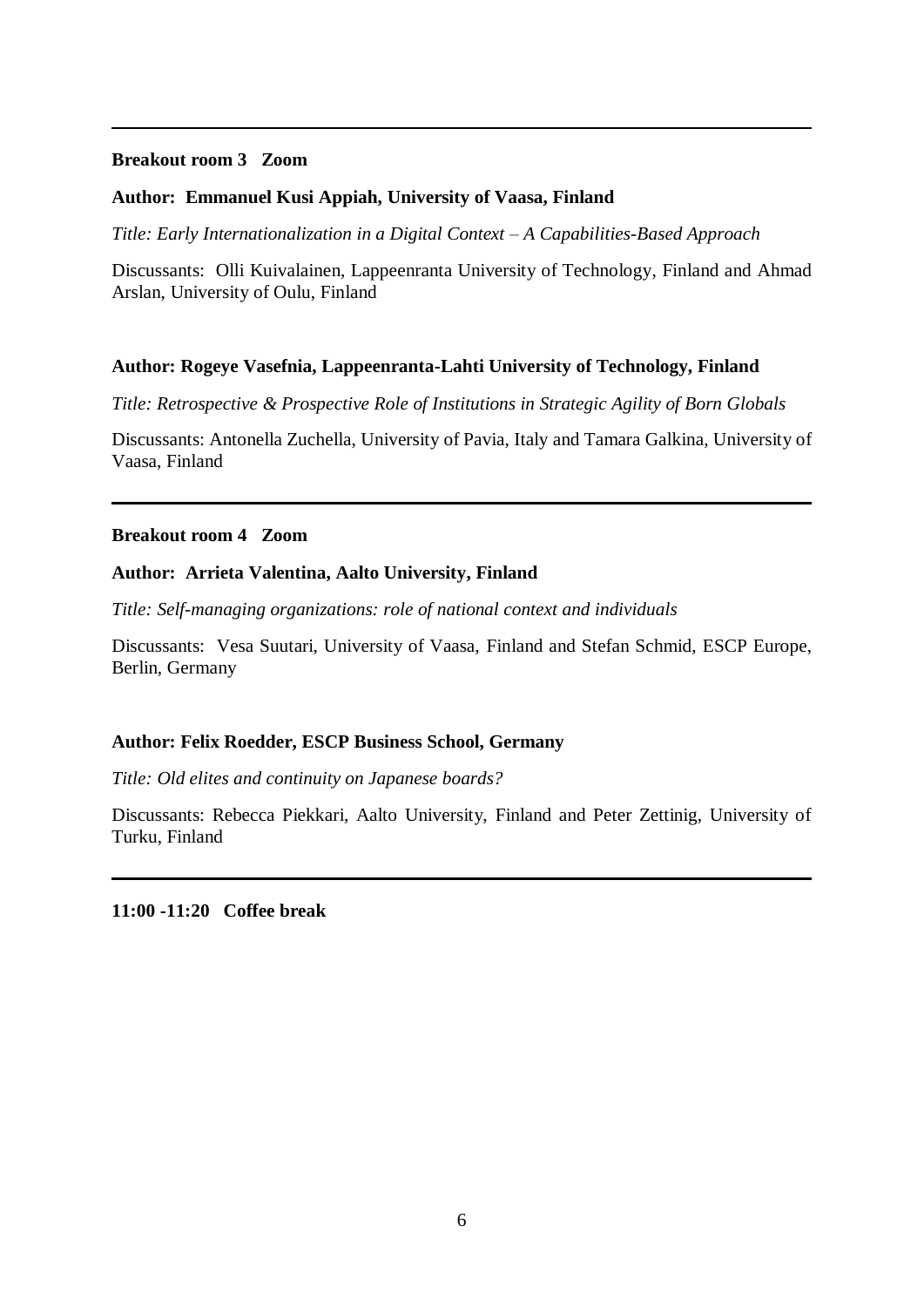#### **11:20-12:50 Parallel sessions**

**Place Zoom breakout rooms**

#### **Breakout room 1 Zoom**

#### **Author: Maria Uzhegova, Lappeenranta University of Technology, Finland**

*Title: Responsible Business Practices in Internationalized SMEs*

Discussants: Tamara Galkina, University of Vaasa, Finland and Leonidas Leonidou, University of Cyprus, Cyprus

#### **Author: Chiara Andreoli, Copenhagen Business School, Denmark**

*Title: Ethical value creation in business- the roles of government, firms and society* 

Discussants: Leonidas Leonidou, University of Cyprus, Cyprus and Marin Marinov, Aalborg University, Denmark

#### **Breakout room 2 Zoom**

#### **Author: Mona Marin, University of Turku, Finland**

*Title: Investigating Leadership in Cross-Border Mergers & Acquisitions: Integration Manager Perspective*

Discussants: Stefan Schmid, ESCP Europe, Berlin, Germany and Svetla Marinova, Aalborg University, Denmark

#### **Author: Ha Nguyen, University of Vaasa, Finland**

*Title: Foreign divestment decision: the neglected roles of cultural, economic and political friction and top management team characteristics* 

Discussants: Jean- François Hennart, Tilburg University, Netherlands and Roger Strange, University of Sussex, United Kingdom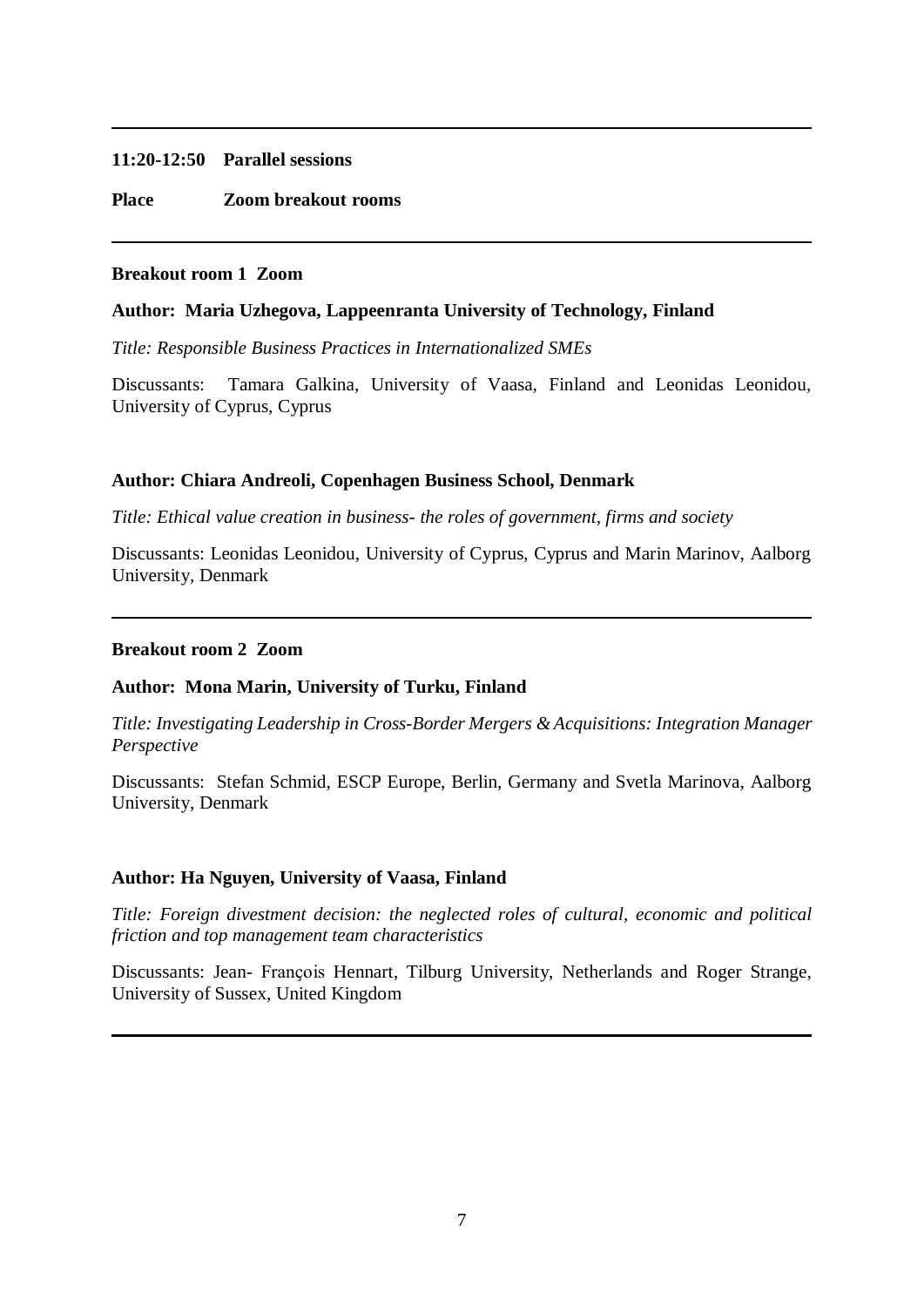#### **Breakout room 3 Zoom**

#### **Author: Roman Filenko, University of Vaasa, Finland**

*Title: Determinants of International Joint Ventures Termination Mode Choice And Parent Firm's Value Creation*

Discussants: Ahmad Arslan, University of Oulu, Finland and Ilan Alon, University of Agder, Norway

#### **Author: S M Feroj Mahmood, University of Vaasa, Finland**

*Title: Internationalization of Social Ventures from Finland* 

Discussants: Olli Kuivalainen, Lappeenranta University of Technology, Finland and Antonella Zuchella, University of Pavia, Italy

#### **12:50-13:30 Lunch break**

#### **13:30-15:00 Doctoral Studies and Doctoral Discussion: Comments and Questions**

Chair: Jorma Larimo, University of Vaasa, Finland

Participants: Pervez Ghauri, University of Birmingham, United Kingdom; Brian Chabowski, University of Tulsa, Oklahoma, United States; Niina Nummela, University of Turku, Finland; Rebecca Piekkari, Aalto University, Finland; Olli Kuivalainen, Lappeenranta University of Technology, Finland; and Jean- François Hennart, Tilburg University, the Netherlands

**15:15-16:45 International Business Review Professional Development Workshop** Chair: Roger Strange, University of Sussex, UK

Please note that this session requires pre-registration https://forms.gle/qE4GKrW3U5VBCwwX7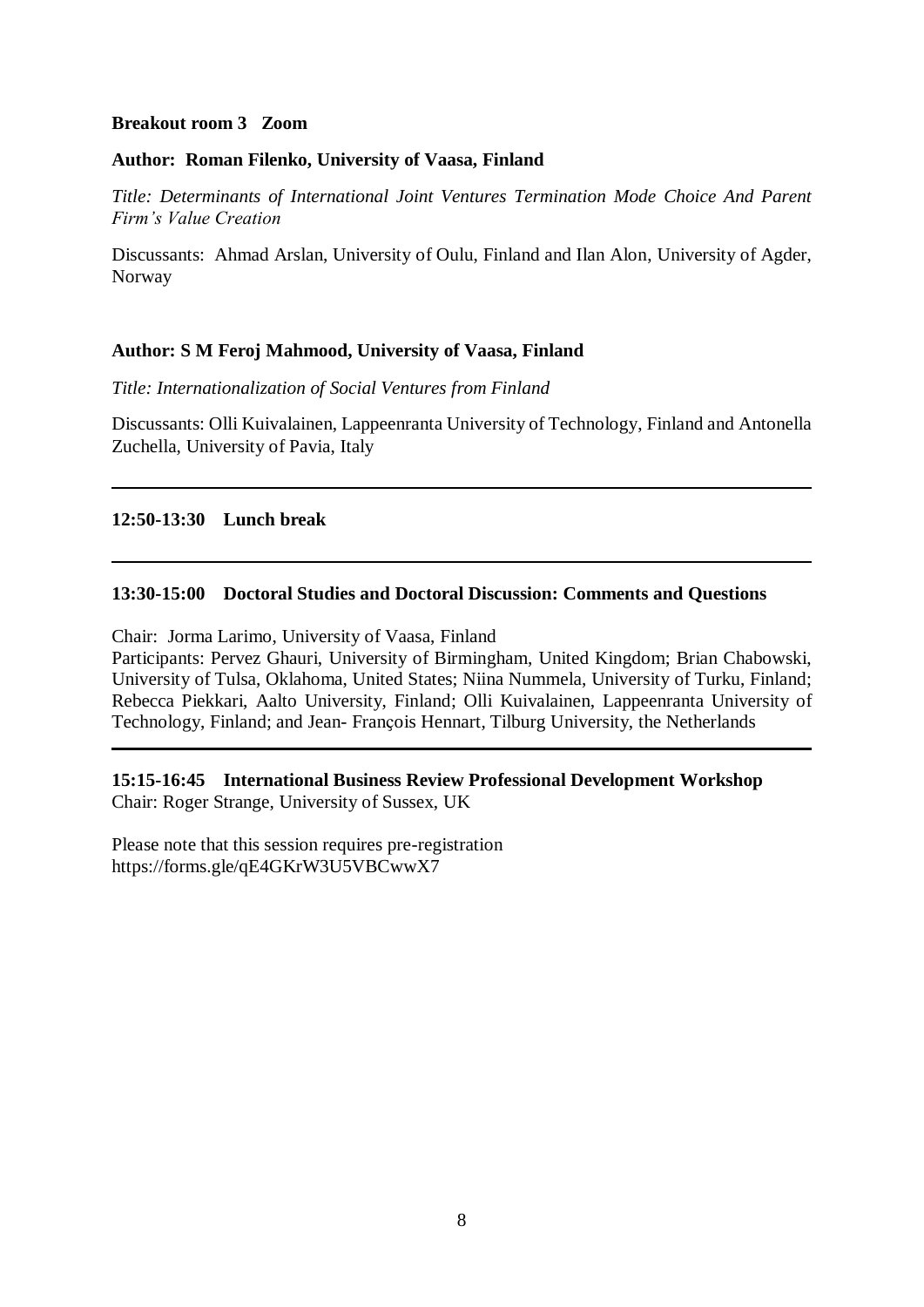#### **TUTORIAL ABSTRACTS**

#### **Management practices and innovation: the role of cultural and institutional context** Xu Xiaoshi, Aalto University, Finland

Innovation could be defined as novel outputs and a process of adopting novelties (Schumpeter, 1934; Damanpour, 1991); it could happen during the production process (process innovation), embed in tangible or intangible products (product innovation; service innovation), or relate to managerial activities (managerial innovation) (Draft, 1978; Kimberly and Evanisko, 1981; Damanpour, 1991). Therefore, the complexity of the innovation process and the multi-faced nature of innovation bring challenges of achieving high innovation performance. For this reason, monitoring and managing the innovation process with managerial levers rather than just ensuring adequate input in R&D is vital to guarantee high innovation performance (Rosenbusch, Brinckmann, and Bausch, 2011).

Extant research identified plenty of managerial levers facilitating innovation (e.g. HRM practices; knowledge management practices), but few studies have adopted a broad focus that compares the relative importance of a comprehensive list of managerial levers. Moreover, it is also important to go beyond simply knowing which managerial levers are important – by exploring HOW a specific lever is implemented in a specific context; HOW a specific type of innovation, e.g., sustainable innovation, is managed; HOW firm characteristics, value chain, and national context interweave affecting innovation; and WHAT managerial tensions a firm must learn to deal with in the innovation process and HOW a firm can best cope with such tensions. These topics are even less studied. My dissertation aims at filling in these voids.

I plan to write three articles for my doctoral dissertation. The first article is a meta-analytical literature review studying what managerial levers facilitate technological product and process innovation. Since firms' innovation practices are shaped by the externa environment and managerial approaches are disparate according to different types of innovation, to understand how the external conditions shape sustainable innovation development and how firms in different contexts manage sustainable innovation, the second article is an in-depth comparative case study. I chose a specific type of innovation – sustainable product innovation, and a specific industry – the garment industry, to narrow down the scope and develop a deeper understanding of the unique aspects of this important setting. The third article is a survey-based quantitative study with a large data sample of companies operating in China and Nordic countries (Finland and Sweden) – to explore WHICH pair-wise paradoxical management practices work best in which national context and the mechanisms between the management practices – innovation link; and to test if the defined mechanisms apply to a large number of companies.

My dissertation will make three key contributions: developing a holistic understanding of managerial levers facilitating innovation, unravelling the mechanisms between managerial levers and the sustainable innovation practices, and explicating the effect of national context in the relationship between managerial levers and innovation. My primary goal for this doctoral consortium is to get feedbacks for my second article which is still very underdeveloped at this stage.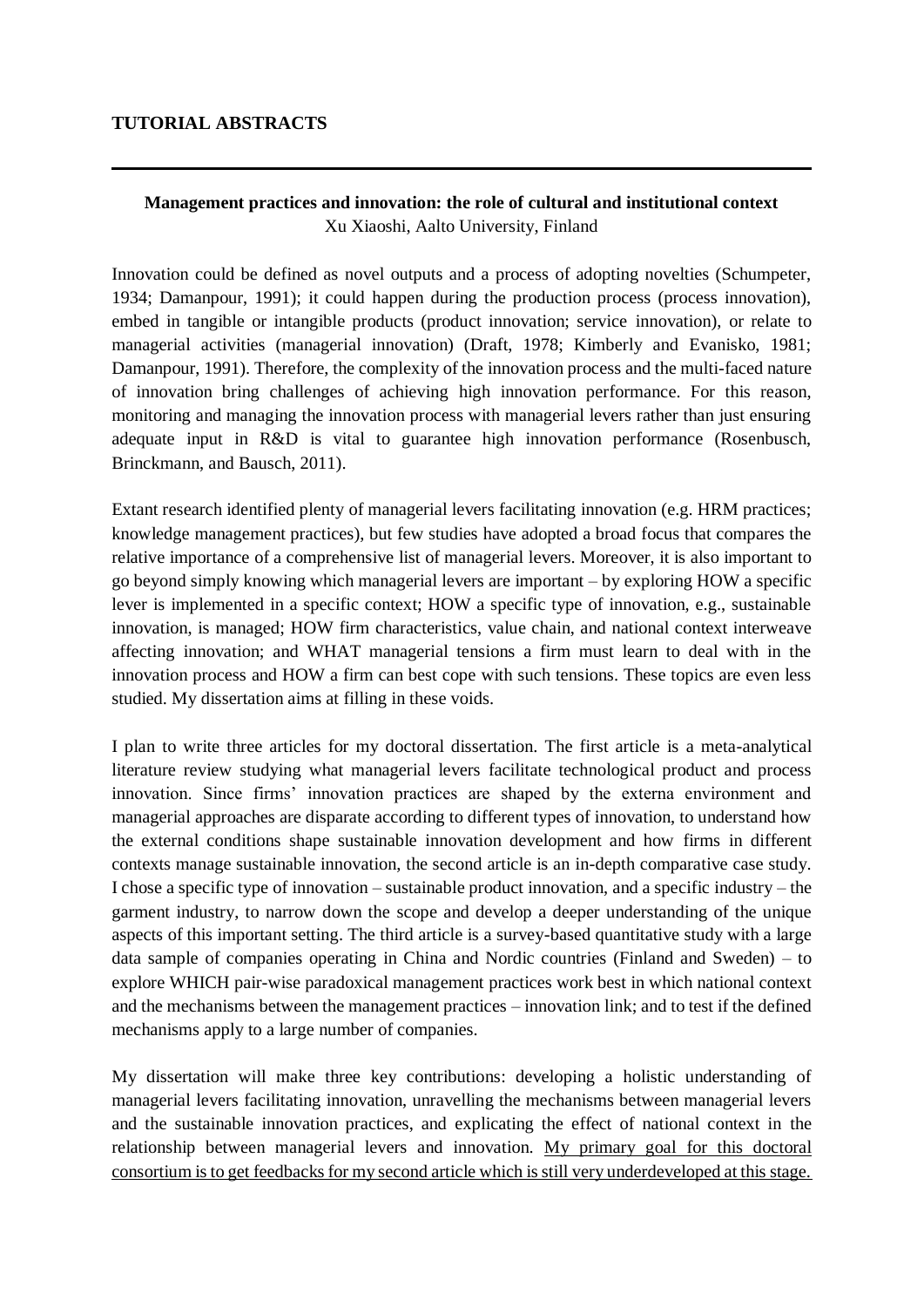It would also be great to hear your opinions on the research model for my third article (Figure 3 on Page 8).

Key words: innovation; management practices; national culture the dynamic capability theory; the paradox theory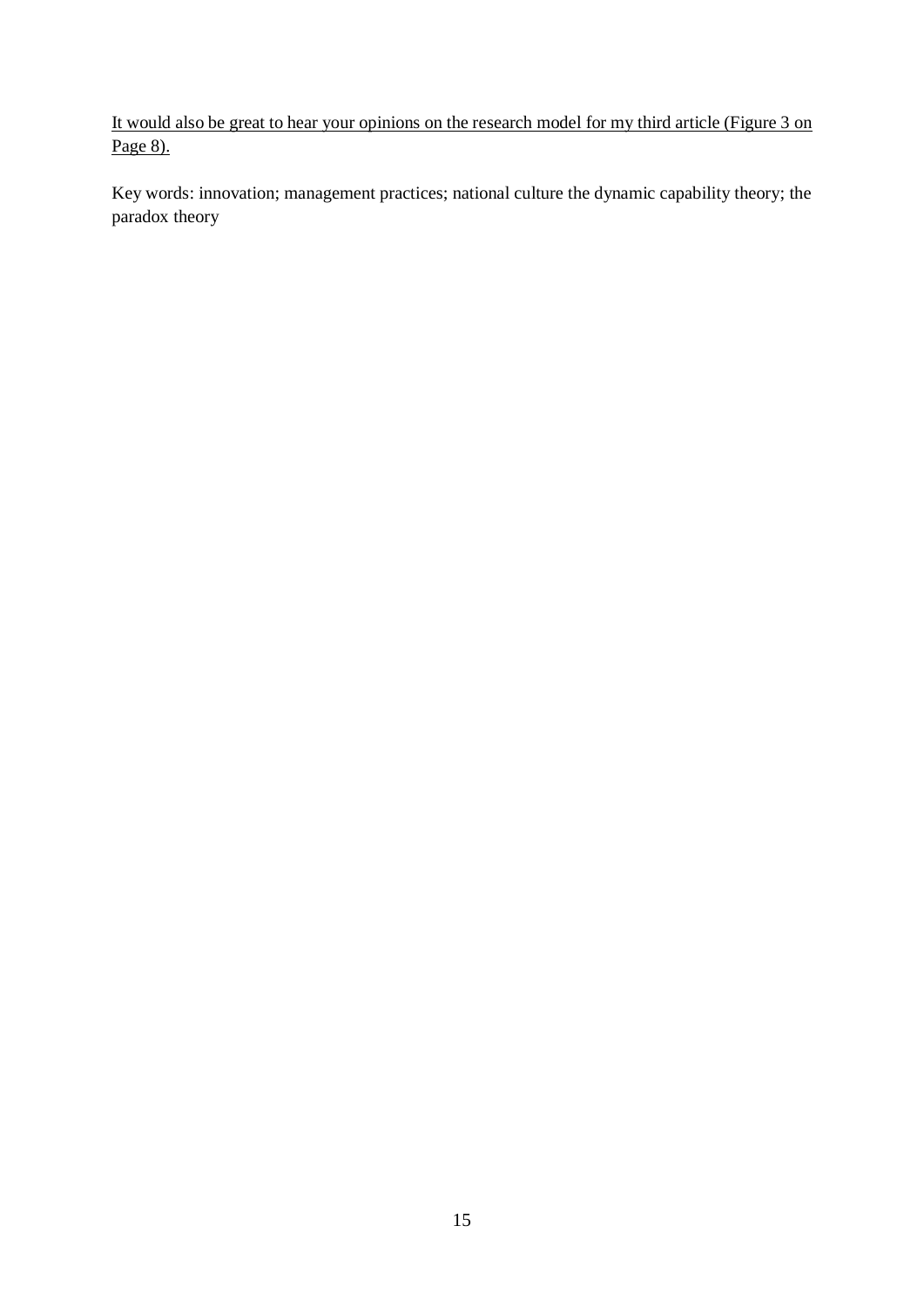### **How Diversity Affects Performance in Multinational Teams: Evidence from Professional Soccer**

Christian Geyer, Fern Universität in Hagen, Germany

In all industries, the technical term "diversity" is often the subject of controversial discussion. Studies provide conflicting results on the impact of diversity on team performance. With a specific focus on professional soccer, this paper provides a brief review of the literature and presents open research areas based on this review. Since contradictory results occur here as well, they are discussed subsequently. Ultimately, the author presents a proposed plan to fill existing gaps within research.

Keywords: Diversity, Multinational Teams, Professional Soccer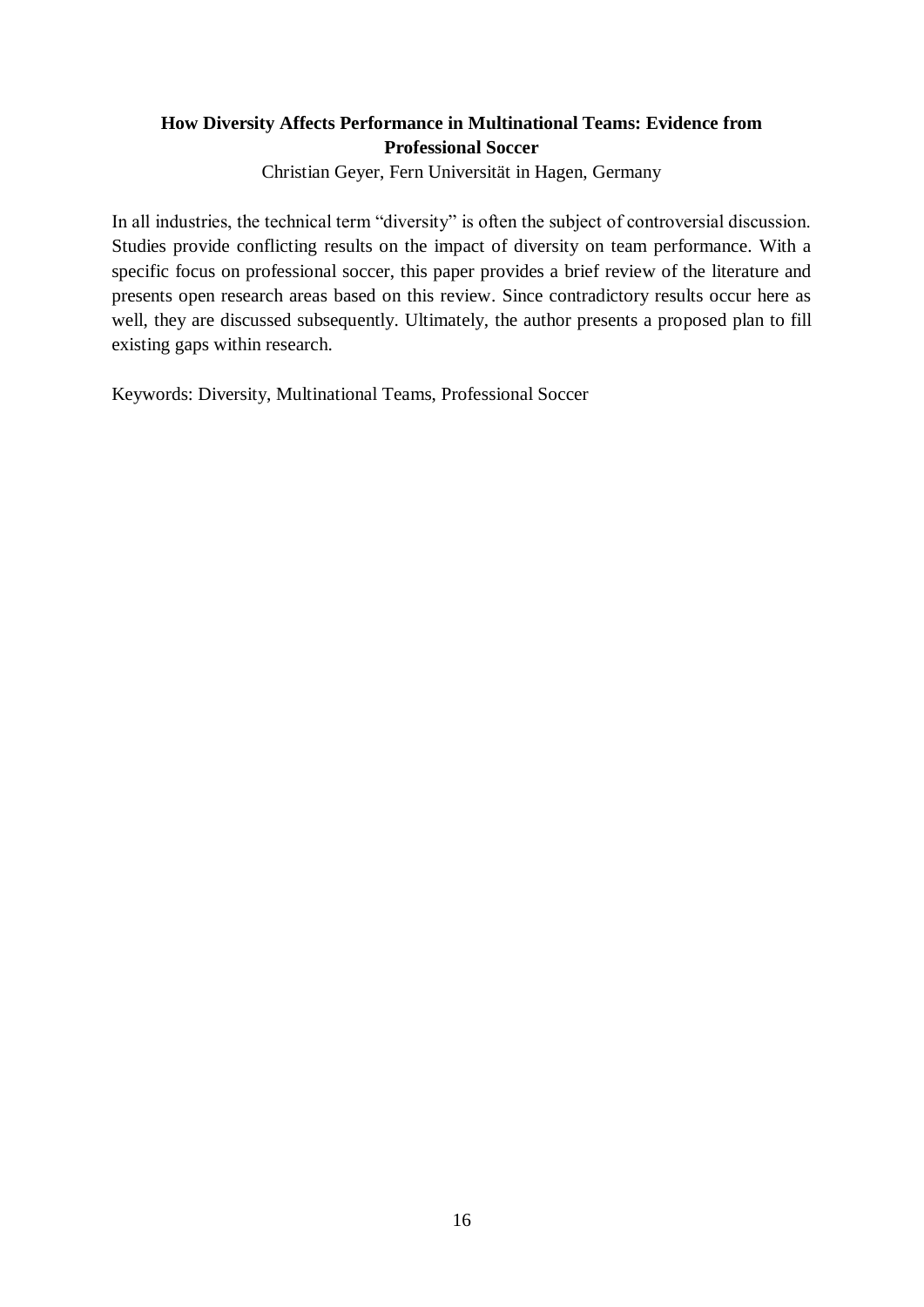## **Knowledge Brokering Communication in Social Networks: Coping with Data and Information Overflow**

Mia Leppälä, Aalto University, Finland

Increasing data and information flows in knowledge work challenge management and organizations in general. The global pandemic Covid-19 has rapidly increased our awareness of the importance of new technologies in collaboration and coordination. This study emphasizes the people in central roles facilitating knowledge flows in multinational companies. The aim of this study is to explore employee conversations and knowledge sharing on enterprise social media platforms in multinational companies (MNC) to find out possibilities for better knowledge sharing practices. Computer-mediated systems, such as enterprise social media, enable a new way of working in geographically and organizationally dispersed settings. As a communication channel, enterprise social media is not only connecting more people, but it is shifting the conversations from private to public. Thus, interaction that occurs on enterprise social media becomes visible to everyone in the organizational network. Central actors in the communication network are referred as knowledge brokers. Knowledge brokers combine knowledge from different departments and enable collaboration between employees who would otherwise not work together. Knowledge brokering practices are the key in knowledge sharing, and prior research seem to lack deeper empirical studies in this field. By analysing a unique empirical data collection consisting of enterprise social media messages, deepinterviews, company documents and field observations, this study introduces knowledge brokering as a mechanism to operate with complex knowledge sharing in organizational networks. A multimethod analysis allows deep understanding of the exceptionally thick data set. The initial findings reveal that knowledge brokers facilitate knowledge sharing on enterprise social media and clarify ambiguities in organizational communication networks.

Keywords: knowledge brokering, enterprise social media, communication constitutive organization, social network, ambiguity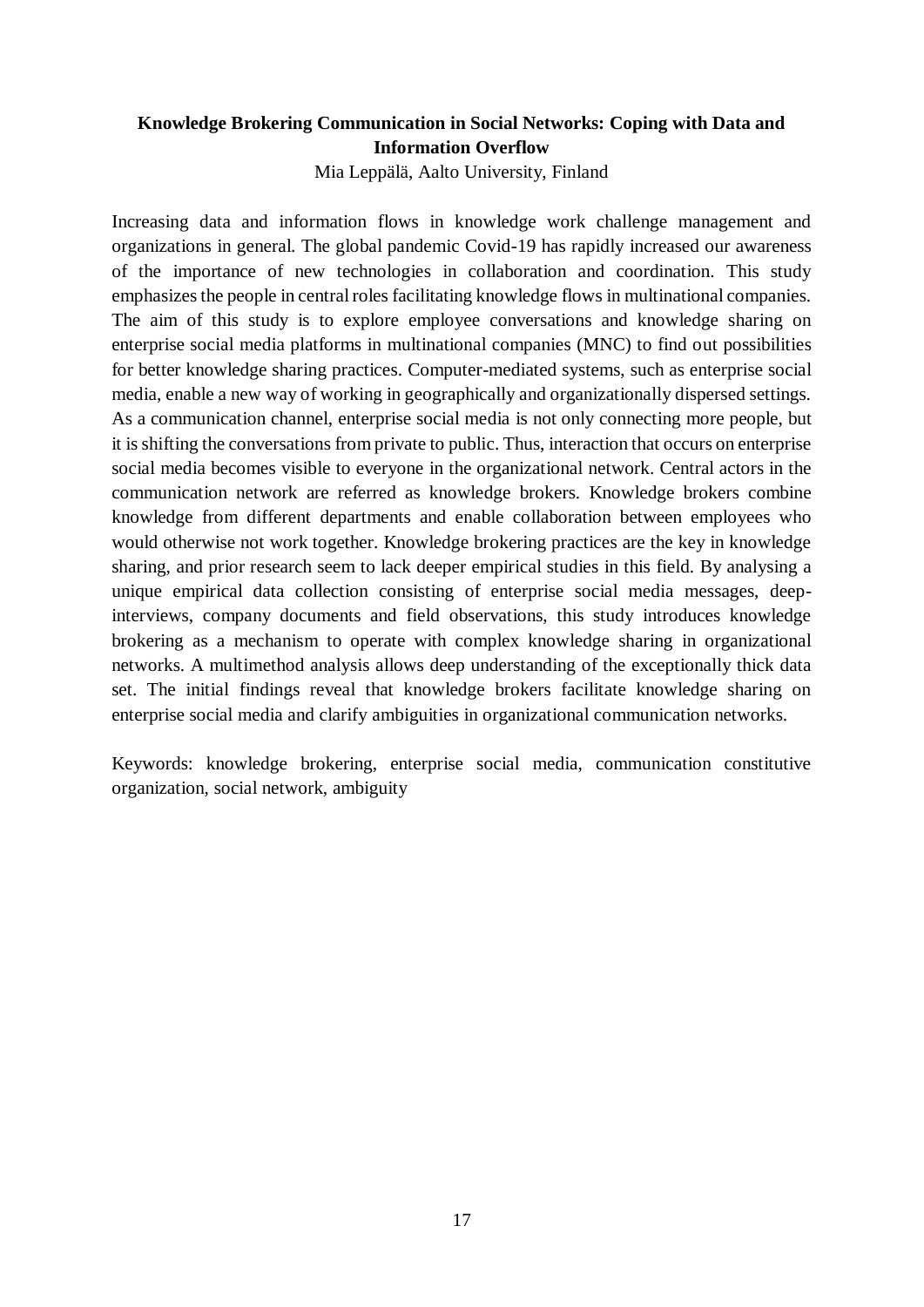#### **The power of social media: social media marketing strategies**

Fang Fang Li, University of Vaasa, Finland

Social media is becoming a promising marketing tool for achieving firms' business goals and competitive advantages. Despite the popularity of social media marketing, how to integrate social media into firms' marketing strategies has become an ongoing challenge, especially for international companies who are using social media in global markets. In this dissertation, the author aims to advance the understanding of the integration of social media and marketing strategy and its application in international marketing context. More specifically, the key objective is to understand what and how questions in strategically using social media in marketing in answering one fundamental question: *What are the impacts of SM on marketing and how should SM be strategically utilized and managed, especially in international marketing setting?* Based on the Resource-based view, Capabilities approach, and Customer engagement theory, the whole research framework is built on a marketing environmentmarketing strategy-marketing performance research logic. In order to fulfil the research objectives and questions, a mixed-method approach was adopted through three papers, blending qualitative and quantitative research designs to have a deeper and better understanding of the social media marketing strategy phenomenon. This research thus makes contributions to social media marketing, marketing strategy, customer engagement, and international marketing research field. The comprehensive and systematic review helps to guide the analysis and development of social media marketing in the future. The conceptualization of social media marketing strategies provide theoretical underpins for understanding strategic use of social media as marketing strategies, which may serve as a basis for developing social media marketing strategy constructs, operationalization, and measurement scales. The exploration of the relationship between social media content marketing strategy, customer engagement, and the cultural value provides a first attempt for future examination of social content strategy and customer engagement cultivation in global markets.

Keywords: social media; marketing strategies; social media marketing social media strategies; customer engagement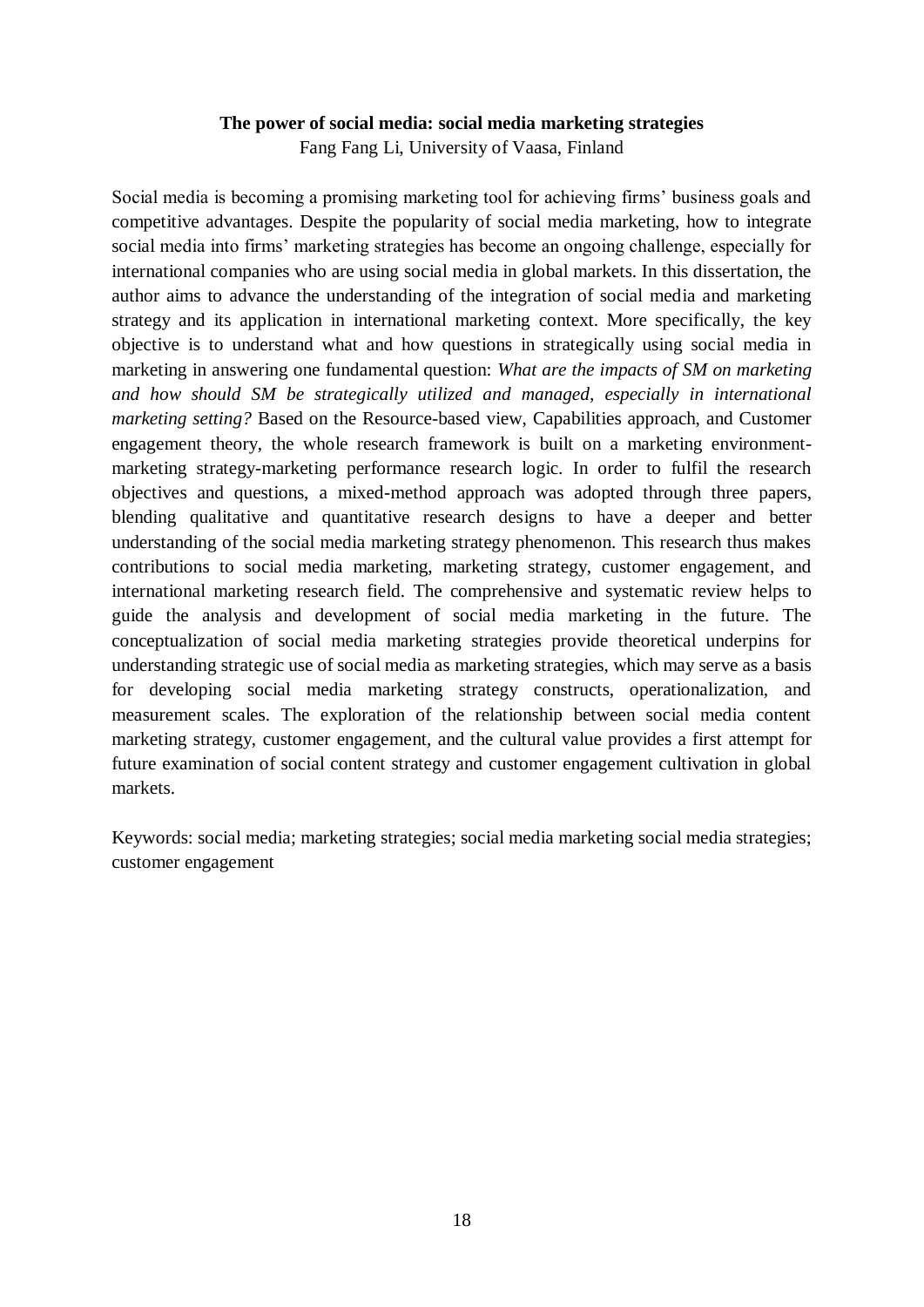#### **Early Internationalization in a Digital Context – A Capabilities-Based Approach**

Emmanuel Kusi Appiah, University of Vaasa, Finland

In the fields of international entrepreneurship and international business, the role of digitalization is highlighted in early internationalization. While we know that digitalization has facilitated early internationalization, we do not yet know the exact underlying capabilities that cause the effects of this process. The dissertation attempts to bridge this gap by utilizing a capabilities-based approach. This approach offers fascinating insights for both international entrepreneurship (IE) and international business (IB) literature and provides new information regarding how early internationalizing firms leverage their capabilities whilst they implement digital technology in their internationalization processes to ensure their sustainable internationalization performance. The dissertation consists of four articles. The first article, which is a literature review, evaluates IE and IB literature in which issues relating to digitalization feature as constructs underlying the causes, processes and outcomes of early internationalization. The second, third and fourth articles focus on the capabilities underlying early internationalization processes and outcomes in a digital context. Theoretically, the articles contribute to the IE and IB research streams by providing deeper insights and understanding of the phenomenon of early internationalization in a digital context from a capabilities-based perspective. Overall, the dissertation cross-fertilizes perspectives from IB, IE and information systems (IS) to contribute to our understanding of early internationalization in the digital context, which represents a widespread ongoing trend. It also responds to previous scholars' call for research on the impact of digitalization on internationalization.

Keywords: Early internationalization, digitalization, capabilities-based view, dynamic capabilities, digital technology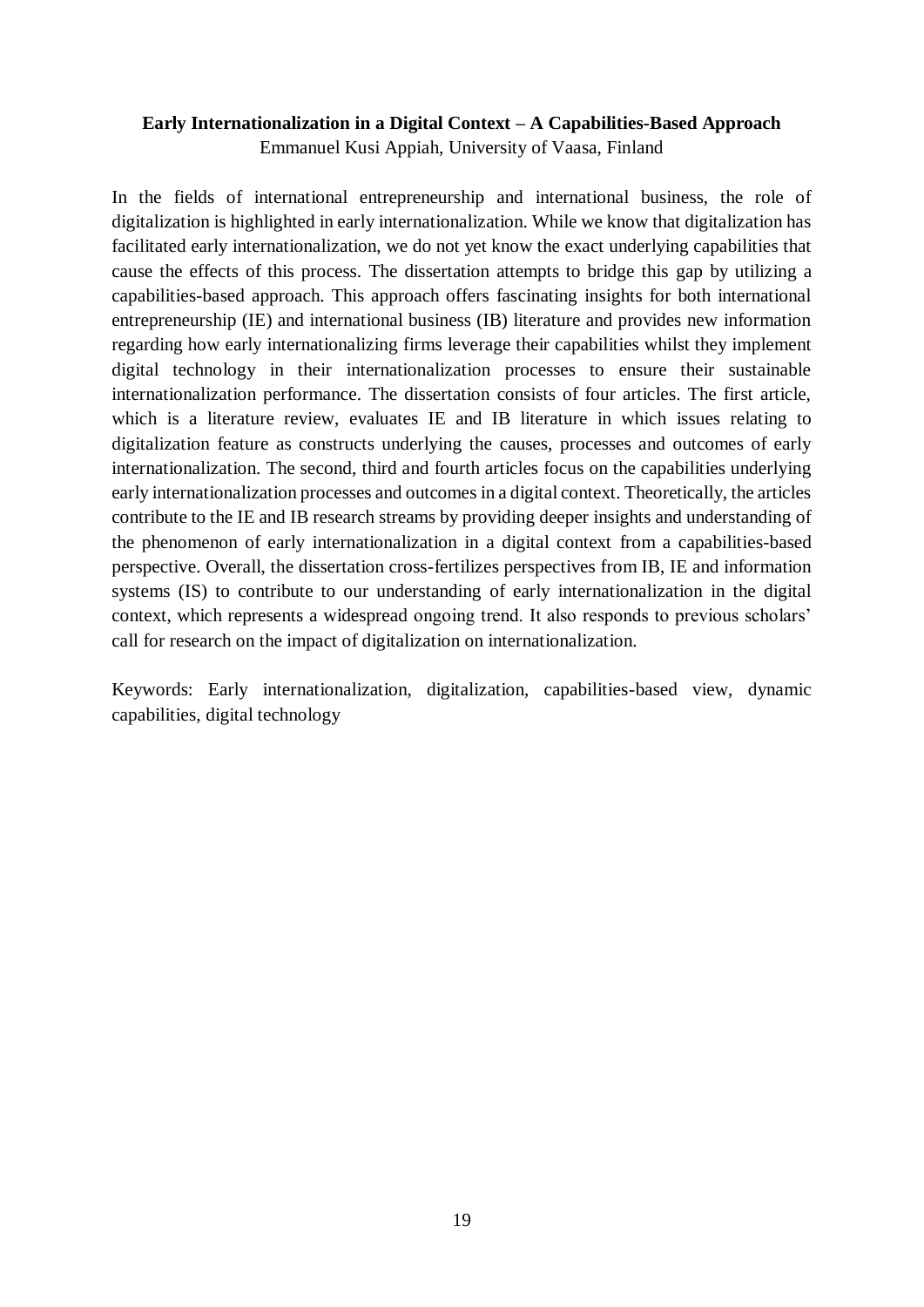#### **Retrospective & Prospective Role of Institutions in Strategic Agility of Born Globals**

Rogeye Vasefnia, Lappeenranta-Lahti University of Technology, Finland

"It is not the strongest of species that survives nor the most intelligent, but who are the most adaptable to change." Quote is referred to Charles Darwin. How do globally agile enterprises manage to renew their business models successfully amid COVID-19; an unprecedented crisis? What about predictable or at least "unsurprising" challenges such as the new trade war that has recently started because of new disturbance initiated by President Trump's steel and aluminium tariff? Both of these instances are major threats for globalization which since 1980s is accelerating international entrepreneurship (hereinafter IE) by means of (among others) cheaper and faster logistics, and reduction of trade barriers, for instance via regional free trade areas in 1990s (Zucchella et al. 2018, 4,10). No matter which scenario case, there will always be losers and winners most certainly, but only those who are flexible to adapt as soon as possible and with the most innovative and proactive ways will survive and thrive. International companies' levitation in multiple horizons fascinates me, especially when it comes to born globals (BG) due to their early and rapid internationalization. I am super curious to carry out a systematic investigation to discover components of their success story. Which kind of organizations entrepreneurs construct to empower them to cope with multifold changes in various (institutional) circumstances? In which institutional environments they flourish? Are they good to go everywhere? What are their entrepreneurs' idiosyncrasies? Current status of definition of agility concept in extant literature is chaotic and its measurement in ambiguous. By focusing specifically on BGs which are intrinsically agile, my dissertation aims to shed light into the concept. I will conduct Eisenhardt-style multiple case studies (CS herein) with BGs born in different countries for the sake of examining institutional antecedents of strategic agility. But country-level compare-and-contrast is one of 3 institutional level analyses in my planned research besides entrepreneur-level, and firm-level. I have sketched a multidimensional and multi-theoretical preliminary model but it keeps evolving and being trimmed as I keep learning from variety f sources in this very early stage of PhD journey.

Keywords: born globals, strategic agility, institutions, entrepreneurial mindset, uncertainty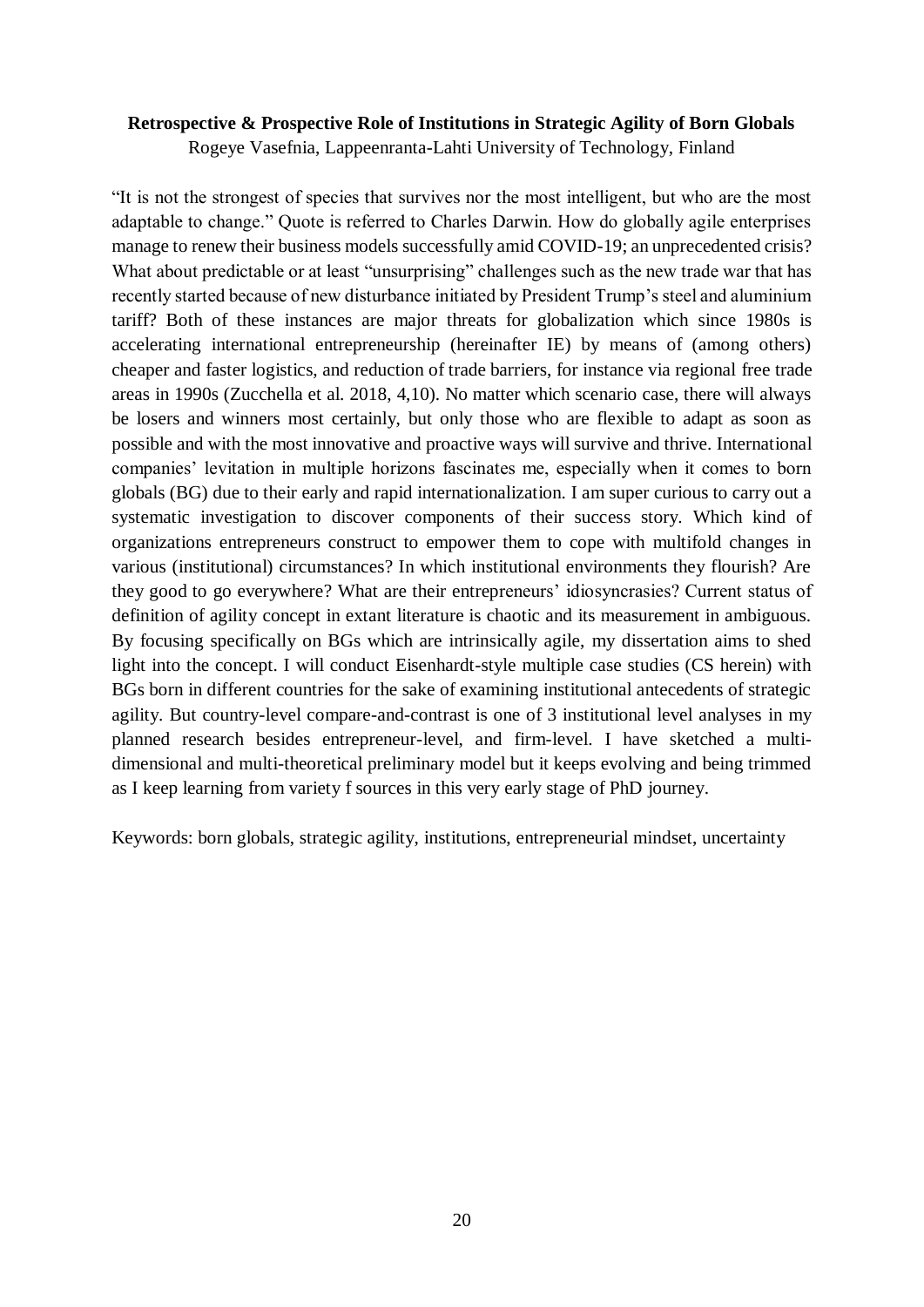#### **Self-managing organizations: role of national context and individuals**

Valentina Arrieta, Aalto University, Finland

Highly decentralized organizations such as self-managing organizations have mostly positive narrative in the extant research as they allow firms to be more flexible and innovative and also to provide better working environment. However, we still have limited understanding of how self-managing organizations actually work and what shortcomings they have. Therefore, there is a need to get more empirical evidence on self-managing organizations and challenge that they have.

To achieve the research aims, I will conduct at least two studies. First, a case-study, where subsidiaries in different national contexts are compared to understand how national context influences self-managing organizations – what factors have a key importance and, consequently, how self-managing companies can successfully operate in different contexts. In addition, I will be able to understand individuals' experiences of self-management better – what challenges they encounter and how they manage them.

Second, I will conduct a survey with a larger sample (aim at the moment is at least 200 firms) to test whether findings from the case study are common among a larger number of companies, and identify potential moderation effects of the relationship between self-management and firm performance including firm innovativeness.

As a result, my research will make a theoretical and practical contribution by providing deeper insight on self-managing companies in general, and, specifically, on how national context affects the way a self-managing organization works and how individuals operate in a selfmanaging organization.

Keywords: self-managing organizations, firm performance, firm flexibility, firm innovativeness, national context, challenges of individuals.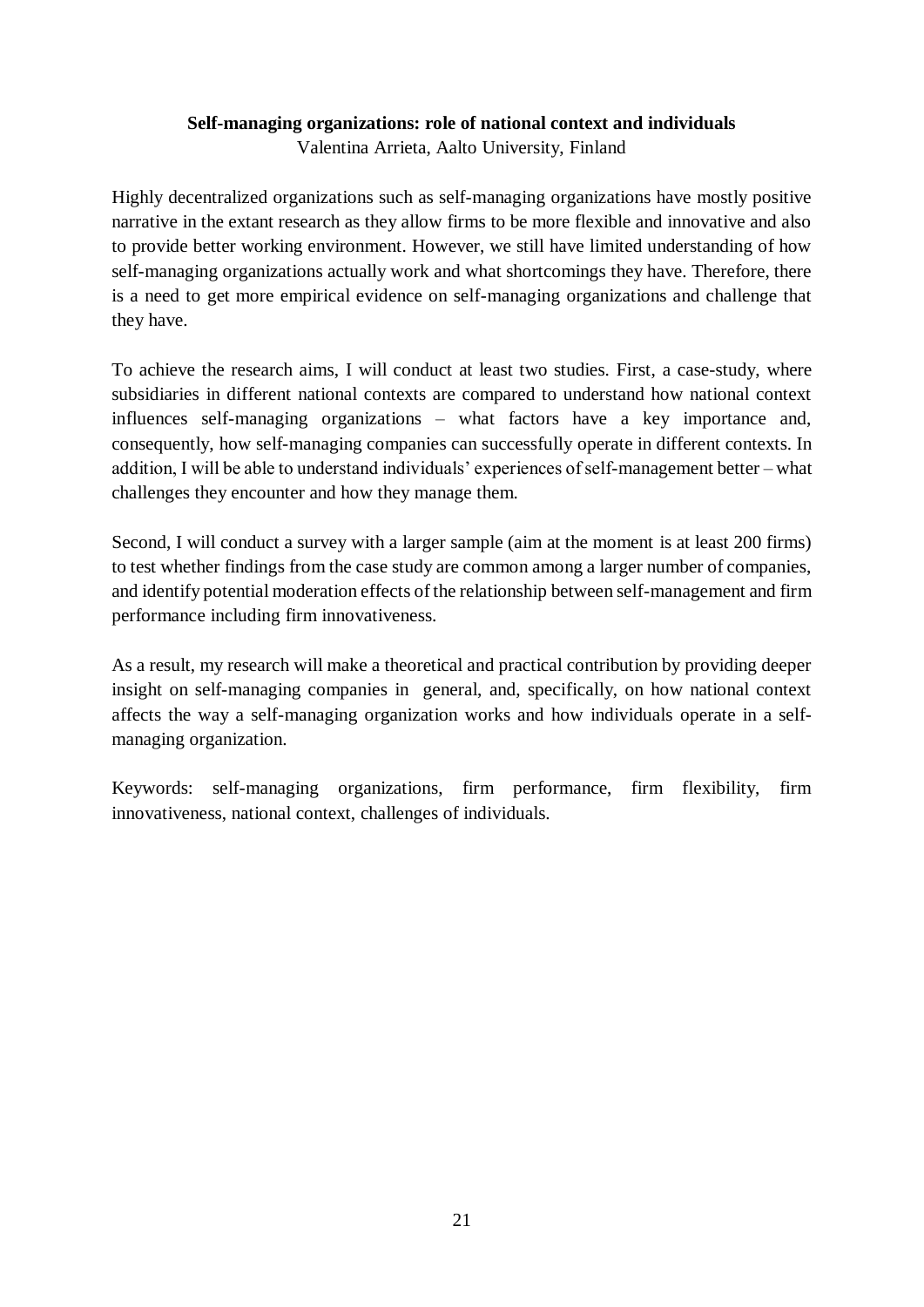#### **Old elites and continuity on Japanese boards?** Felix Roedder, ESCP Europe Business School, Germany

Corporate boards are becoming more diverse around the world. However, despite the omnipresent diversity pledges in recent years, some firms do not seem to pick up on this trend. Instead, they rely on directors from the same 'old elite' at the corporate helm that has been in charge since at least World War II. This continuing self-perpetuation of a small but powerful elite occurs against the backdrop of a grander social debate on more diverse societies with equal opportunities for all its members. Hence, the question is: what causes some firms and their boards to defy all calls for changes and continue to be a 'safe haven for the old elite? Drawing on elite theory and the literature on organizational change and stability, we argue that, based on their backgrounds, elites have a tendency for self-perpetuation. In particular, structures, and in firms that employ conservative corporate governance mechanisms. Thus, it is for firms with stability-enforcing characteristics where we propose to find a higher elite level on the board than in others. We want to empirically test this hypothesis based on a sample of Japanese Nikkei 400 firms. Japan is a suitable setting for our research since it has a traditional and distinguishable elite based on features such as educational merits and aristocratic heritage. At the same time, Japan has experienced much pressure to change over the past few years, and the spectrum of firms' boards today ranges from those still entirely consisting of the old elite to others which have fully embraced diversity. Therefore, questions about the potential causes of this divergence are obvious. In conclusion, our study wishes to shed light on the connection between firm characteristics and the continuity of elites at the board level, and thereby also offers implications as to why diversity is not progressing at an overall higher pace.

Keywords: Board of directors, elites, diversity, organizational stability, Japan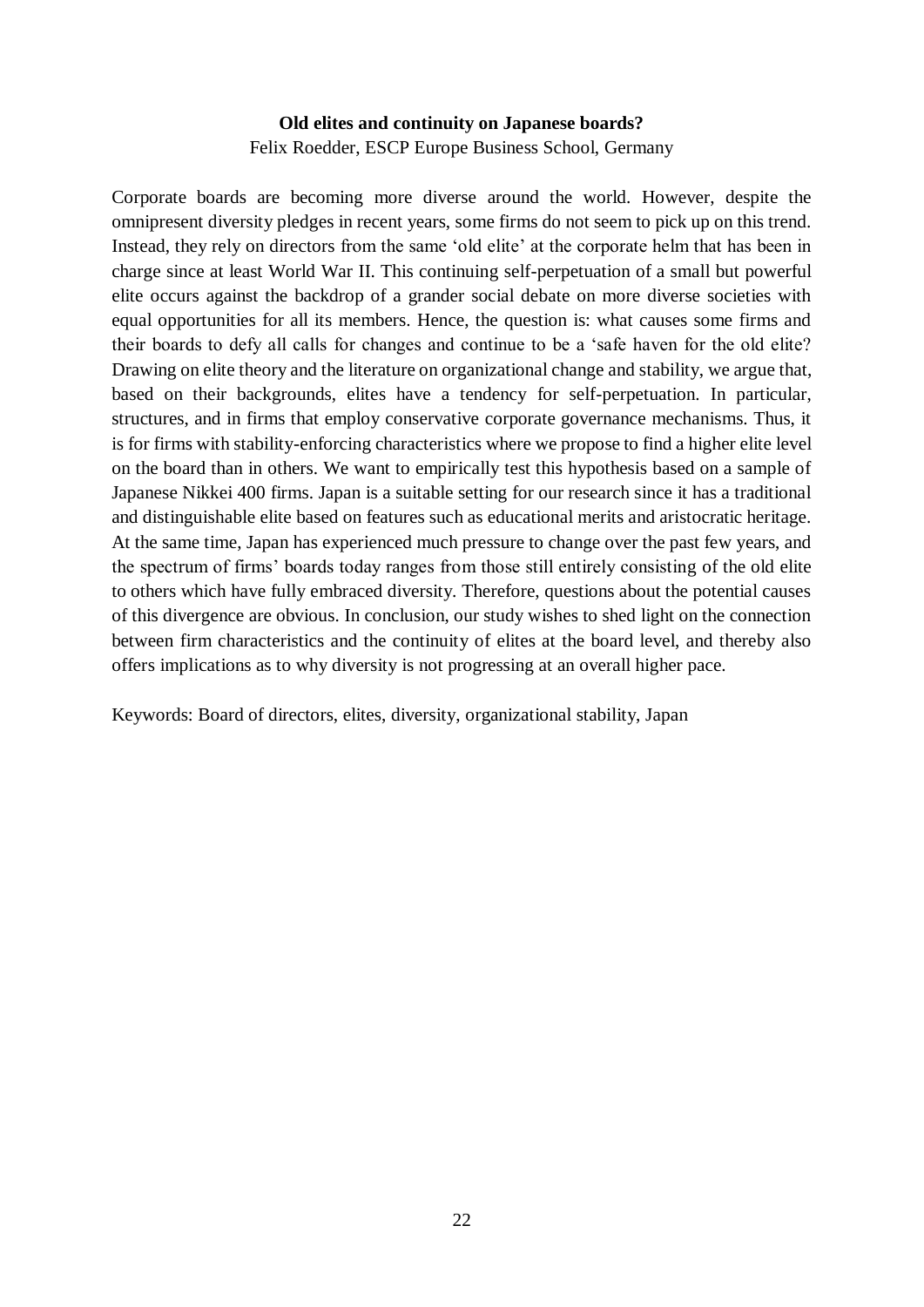#### **Responsible business practices in internationalized SMEs**

Maria Uzhegova, Lappeenranta University of Technology, Finland

This doctoral research focuses on the role of responsible business practices (RBPs) in the operations of internationalized small- and medium-sized enterprises (SMEs). Most research has assumed that SMEs are resource-constrained entities, as the existing research in international business is focused on the corporate social responsibility of large multinational enterprises. However, SMEs are the backbone of the economy in most countries, and in recent decades, they have become increasingly involved in international business while practicing social and environmental RBPs and contributing to global sustainability.

The research question "What is the role of responsible business practices in internationalized SMEs?" guides this research, and institutional theory and dynamic capability view are the theoretical frameworks used. Four publications in the form of an article-based dissertation examine the antecedents, processes, and performance outcomes of SMEs' involvement in RBPs and internationalization at the organizational and institutional levels. The dissertation is a mixed-method study, which use quantitative data collected from Finnish SMEs and qualitative data collected through interviews with partnering SME dyads originating from Finland and Russia.

The results suggest that research on SME internationalization and SME business responsibility has common grounds in terms of drivers and outcomes, highlighting how the intersections of these two streams are fruitful research areas. The main findings of this dissertation demonstrate that social responsibility plays a crucial role in transferring and increasing the contribution of organizational capabilities and environmental responsibility to SMEs' competitive and international performance.

Keywords: dynamic capabilities, internationalization, social responsibility, environmental responsibility, SMEs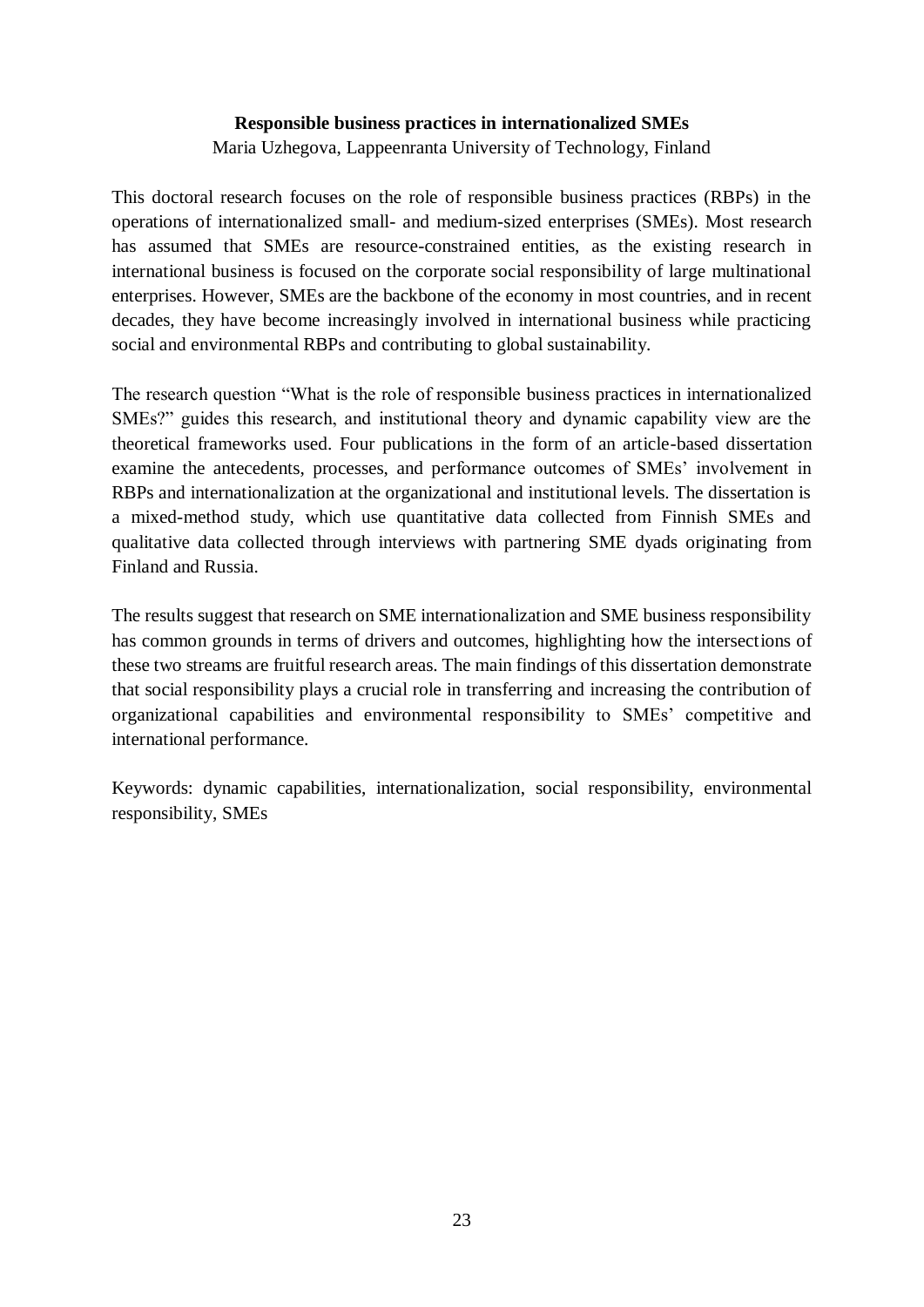#### **Ethical value creation in business – the roles of government, firms, and society**

Chiara Andreoli, Copenhagen Business School, Denmark

Several scandals, e.g. Shell in Nigeria, caused by unethical actions of firms' managers and other stakeholders, have spotlighted the important role of ethical decision-making in the business value creation process. In the literature related to the concept of 'value creation' of enterprises, there has been a shift from an 'economic' perspective to an 'environmental', 'social', and 'ethical' one. However, clear definitions of ethical value, value creation, and value-added are still lacking in the business context. Although my research is placed in the International Business field, the definitions will integrate multiple academic fields' perspectives, especially Business Ethics. The ethical value creation of enterprises does not happen by itself: key drivers and barriers should be studied. Corporate Change Agents for Sustainability hold a focal position in transforming companies into creators of values for society but their role has not been extensively studied. In the second paper, the main aims are to exemplify the best practices and failures of different agents' approaches and to analyze how networks and alliances with societal and market stakeholders facilitate or prevent their goals. Thus, not only corporate agents play a vital role in the value creation (or destruction) process of enterprises: governments set the rules of the "playing fields". Firms sometimes react to government decisions with nonmarket strategies, such as corporate political activity (CPA) and corporate social responsibility (CSR). More research is needed on the positive and negative aspects of nonmarket strategies, especially considering the practical and theoretical importance of ethical and responsible nonmarket strategies and the role of the government in the process of ethical value creation of enterprises. Moreover, in the last twenty years, several stakeholders have increasingly started to request a quantification and measurement of social and ethical values and the social impact of companies. Still, there is a lack of measurability standards. In summary, my Ph.D. thesis aims to advance: i) an integrated definition of ethical value-added; ii) a study about the role of Corporate Change Agents in creating ethical value; iii) an analysis of what the institutional-, industry-, firm-, and managerial-level factors lead firms to pursue ethical or unethical nonmarket strategies in host countries, with a focus point on governments role; iv) measurement standards of ethical value. Besides, implications for management practice can be derived. A sequential mixed-method is adopted for collecting and analyzing quantitative and qualitative data. The first paper is a conceptual-based review, the second is a qualitative empirical multiple case study, the third is a qualitative empirical single case study, the fourth is quantitative empirical.

Keywords: ethical value creation; ethical value-added; corporate change agents; nonmarket strategies; ethical value measurement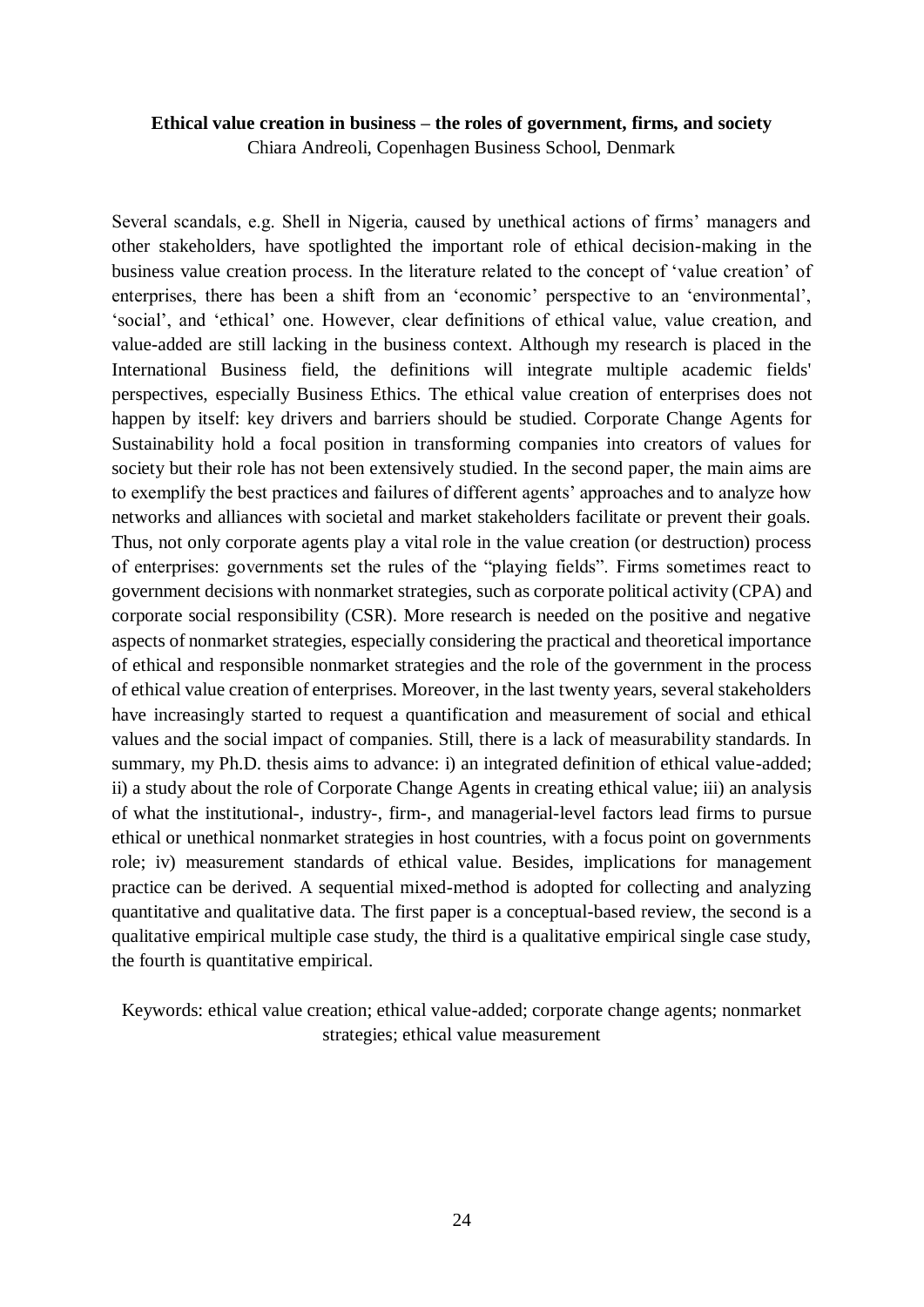# **Investigating leadership in cross-border mergers & acquisitions Integration manager perspective**

Mona Marin, University of Turku, Finland

A deal where one company buys another is a complex undertaking and it requires careful attention from start to finish. Marks and Mirvis claim that while "scholars have been conducting serious research on the human, organizational and cultural aspects of mergers and acquisitions for 30 years…there have only been modest improvements in the M&A success rate" (Marks & Mirvis, 2011). (Alvesson & Sköldberg, 2009, 5-6)

Among other topics it has been suggested to put more focus on the M&A management and decision making, particularly on buy teams and integration teams, and on the role of ownership and board. Researchers have also been calling for more research to understand how the size impacts the M&A governance problems. There is a need to understand under which circumstances certain issues have a greater effect than others, and how big is that effect in relation to acquisition performance. In their work researchers are challenged to use crossdisciplinary integrated frameworks and methods to better capture the complexity of an acquisition. There is little evidence to support the question what the role of the integration manager is. (Shimizu, Hitt, Vaidyanath, & Pisano, 2004; Haleblian, Devers, McNamara, Carpenter, & Davison, 2009; Marks & Mirvis, 2011; Teerikangas, Véry, & Pisano, 2011) Also the importance of leadership in M&As requires more attention (Junni & Sarala, 2014; Waldman & Javidan, 2009).

This study aims to address the research gap of leadership via the lenses of integration manager. First, it will recognize the existing body of exploratory research on integration managers and intends to validate the results with a quantitative approach. Second, the study creates novel inductive research to better understand the critical phase when moving from pre- to postacquisition and how leadership is embodied in the integration manager at this stage. Third, the research will study ethnographically how the responsibility of integration activities impacts the middle management. The approach to research is contextual and it is recognized that mergers and acquisition do not occur in a vacuum. The research will focus on acquisitions that are crossborder, strategic and friendly. While the significance of holding type of acquisitions is recognized, in this research those are not considered strategic from business development perspective. Results are reported in three separate articles where the target companies may or may not be overlapping.

Research expects to contribute to the scientific discussion on M&A and leadership by focusing on the individual at the acquirer. Also, research will answer the calling of connecting pre- and post-acquisitions phases together. Managerially the research will contribute for a better understanding of the experiences among the middle-management in an acquisition that will provide further tools when planning an acquisition. Socially it is important that the middle management role during change programs is recognized in companies to better understand the pressure the individuals are under.

Keywords: M&A, integration manager, leadership, ambidexterity, sensemaking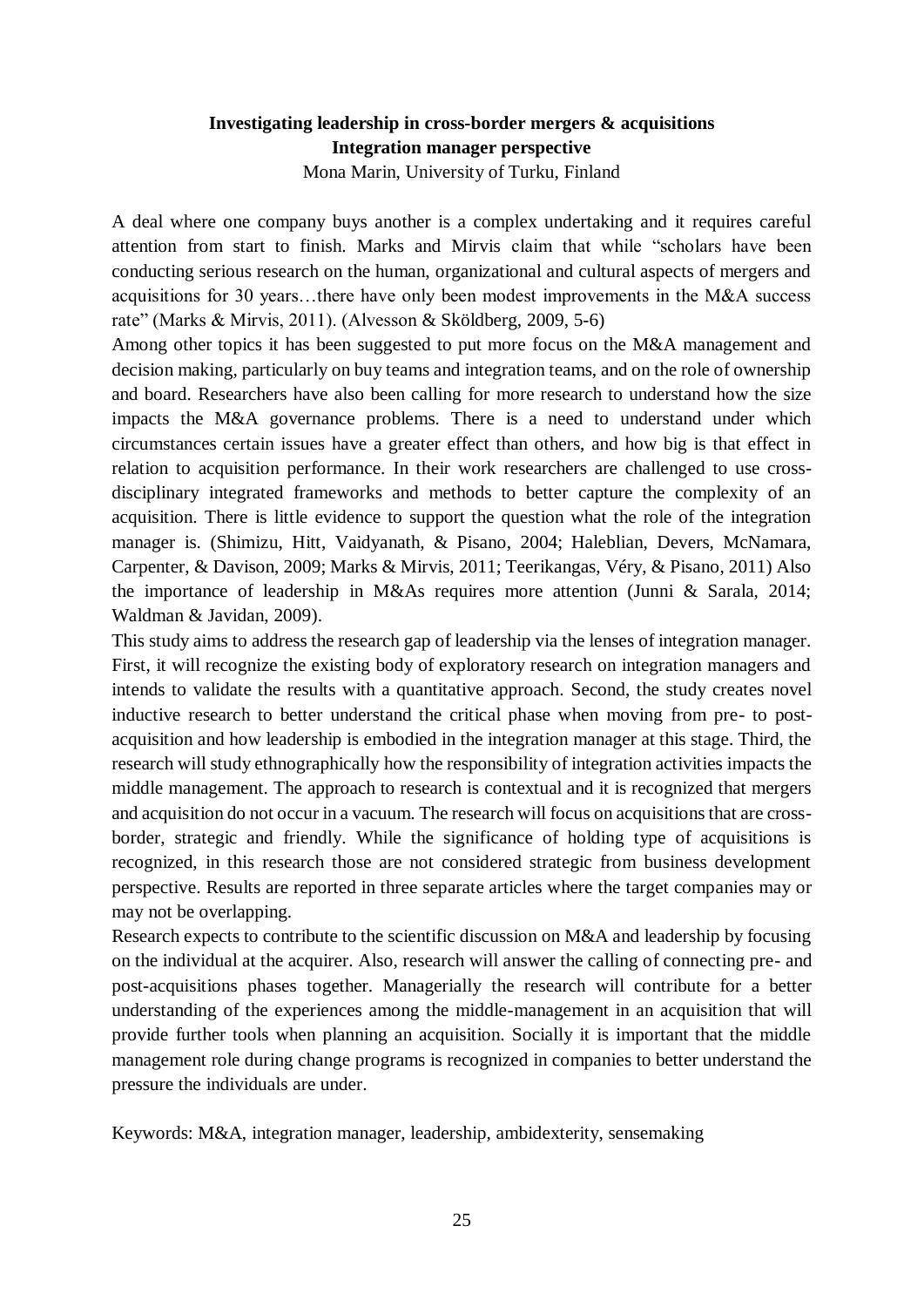## **Understanding foreign divestment decision. The neglected roles of cultural, economic, political friction and dynamic managerial capabilities**

Ha Nguyen, University of Vaasa, Finland

Foreign divestment has been reported as a striking business phenomenon that influences firms' internationalization. Previous research explores various antecedents of the phenomenon; however, the empirical results are mixed. The present study discusses influences of long recognized factors, cultural, economic and political differences from a different theoretical perspective combined with a more advanced measure to assess the differences. Precisely, I apply Positive Organizational Scholarship to challenge a positive outcome of being different on foreign divestment, while elaborating on debates of the distance concept, I switch to friction to measure the differences. In addition, I argue for the different effects among different dimensional institutions depending on specific situations that firms involve. Furthermore, the current proposal brings roles of top managers up to current conversation about why firms decide to divest their foreign subsidiaries. Empirical data of the current study is Finnish multinational enterprises (MNEs) during 1970 – 2010. Taken together, the current research develops our nuanced knowledge about influences of cultural, economic and political differences on foreign divestment; and explaining how top managerial capabilities involve the divestment decisions. The current proposal is formatted as a 4-article based thesis.

Key words: foreign divestment, cultural distance, cultural friction, economic friction, political friction, top management team characteristics.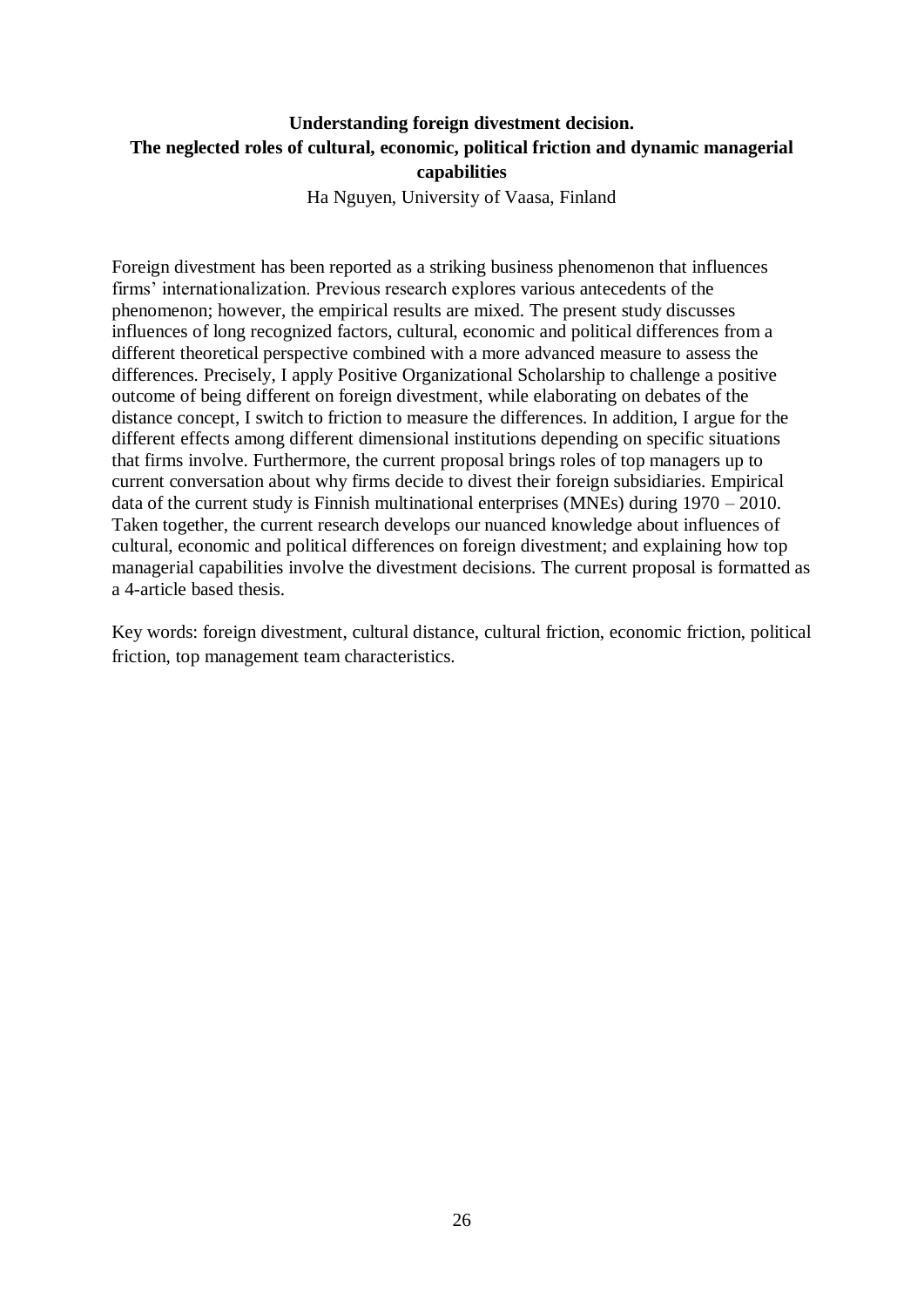# **Determinants of international joint ventures termination mode choice and parent firms' value creation**

Roman Filenko, University of Vaasa, Finland

International Joint Venture (IJV) is popular and commonly used organizational method. IJVs are identified as subsidiaries partly owned by parent multinational enterprises (MNEs), which collectively invest different resources in order to succeed their strategic objectives. However, prior researchers have reported high termination rates of IJVs. Additionally, very limited focus on termination mode choice has been identified in the previous articles. Therefore, the main purpose of my dissertation is to identify determinants of IJVs' termination mode choice and further impact of termination modes on parent firms' value.

Theoretical framework of the study is developed by using transaction cost theory (TCT), real option view (ROV) and resource-based view (RBV) as the theories offer complementary predictions regarding the determinants of IJVs' termination mode choice. Developed framework includes four groups of determinants influencing termination mode choice: 1) parent firm (e.g. experience, degree of diversification, firm size), 2) IJV characteristic (e.g. age, performance, ownership, establishment mode), 3) inter-partner (e.g. opportunism, interdependence, conflict) and 4) host country groups (e.g. cultural distance, property right protection, market size, political risk). Framework is tested based on quantitative data conducted via both survey and secondary materials. The data is collected from Nordic MNEs that have terminated their IJVs by acquisition, sell-off or liquidation. The sample includes approximately 100 manufacturing IJVs terminated between 2000 and 2020. Additionally, only the affiliates with the equity level between 10 and 95 per cent and with at least two years length have been chosen for this study.

Keywords**:** International Joint Venture, Termination, Closure, Sell-off, Acquisition, Value Creation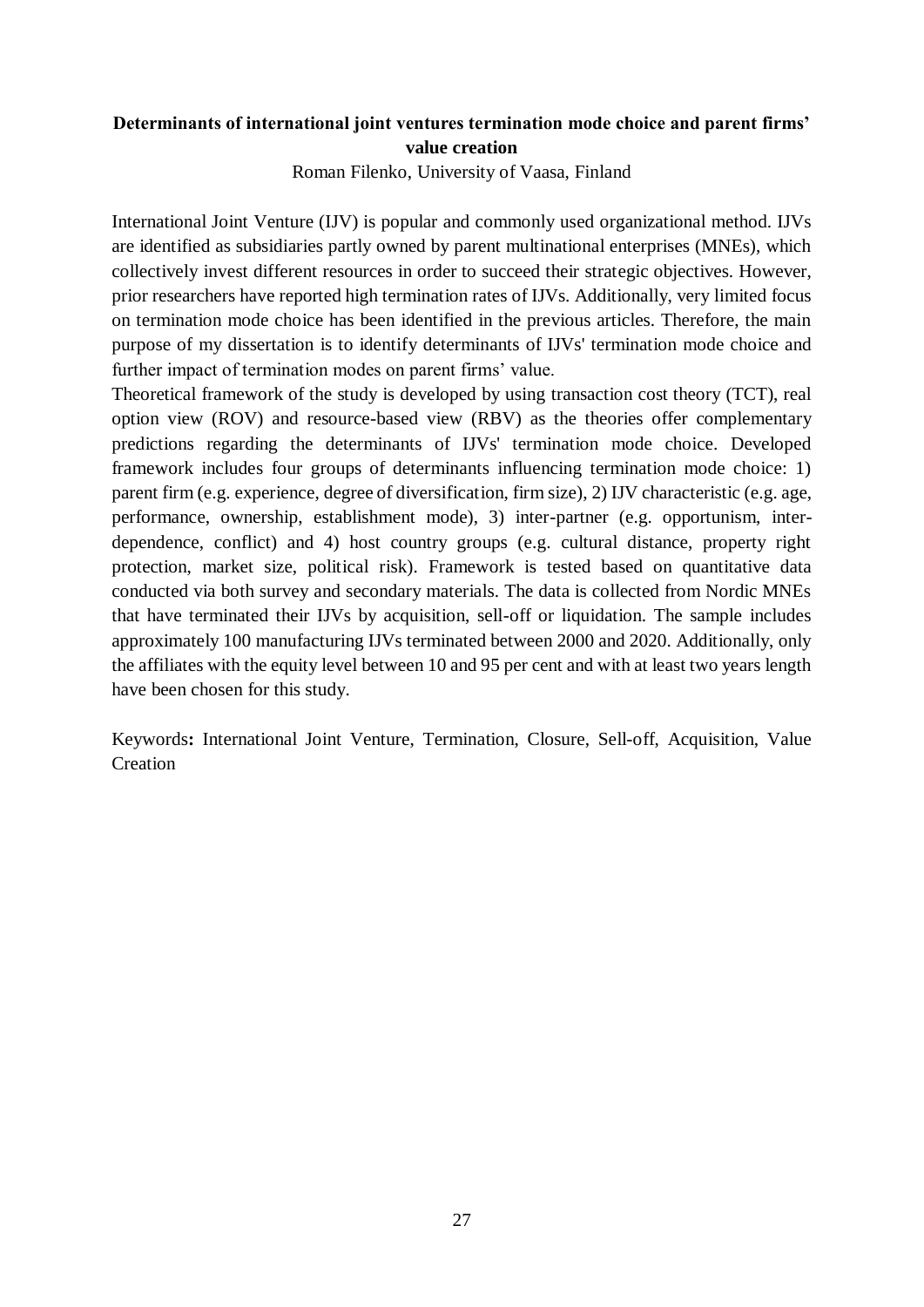#### **Internationalization of Social Ventures from Finland**

S M Feroj Mahmood, University of Vaasa, Finland

I am researching the internationalization of social entrepreneurial firms originating from Finland.

Internationalization of social enterprises can have numerous scopes to contribute in the different areas of the individual and society such as access to education, job creation, supply and recognition of business opportunities, social capital and self-efficacy, personal initiative, leadership building, and financial freedom. Social entrepreneurship has been a major subject in the literature study. This concept derives from the simultaneous pursuit of financial and social objectives and the management of institutional gaps by social entrepreneurs. This is why there has been little exposure to the internationalization behavior of these companies. This research will not only help identify research gaps in the field but also this research will go through a substantial discussion of future research opportunities for international social entrepreneurship, sustainability, and internationalization. This research will suggest the future research will follow the notion of exploring the consequences of existing assumptions. Besides, this research will investigate the business models of international social ventures changes during their internationalization and examine the antecedents of these changes.

Key words: Social entrepreneurship, internationalization, entrepreneurship, international business, business model.